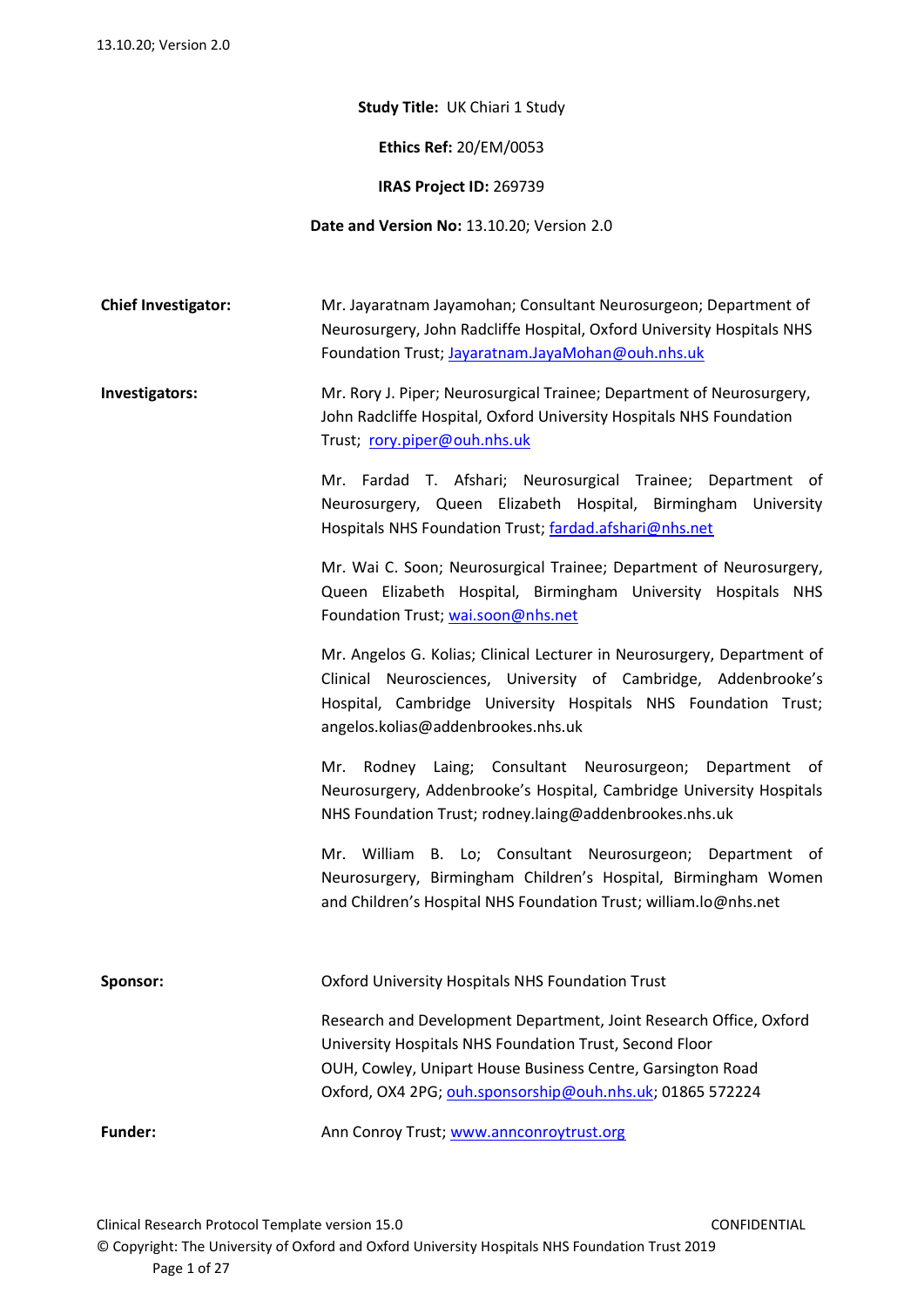**Chief Investigator Signature:** 

Daymohan

#### **Statistician Signature:**

Not applicable

**Conflicts of Interest**

None to declare.

#### **Confidentiality Statement**

This document contains confidential information that must not be disclosed to anyone other than the Sponsor, the Investigator Team, HRA, host organisation, and members of the Research Ethics Committee, unless authorised to do so.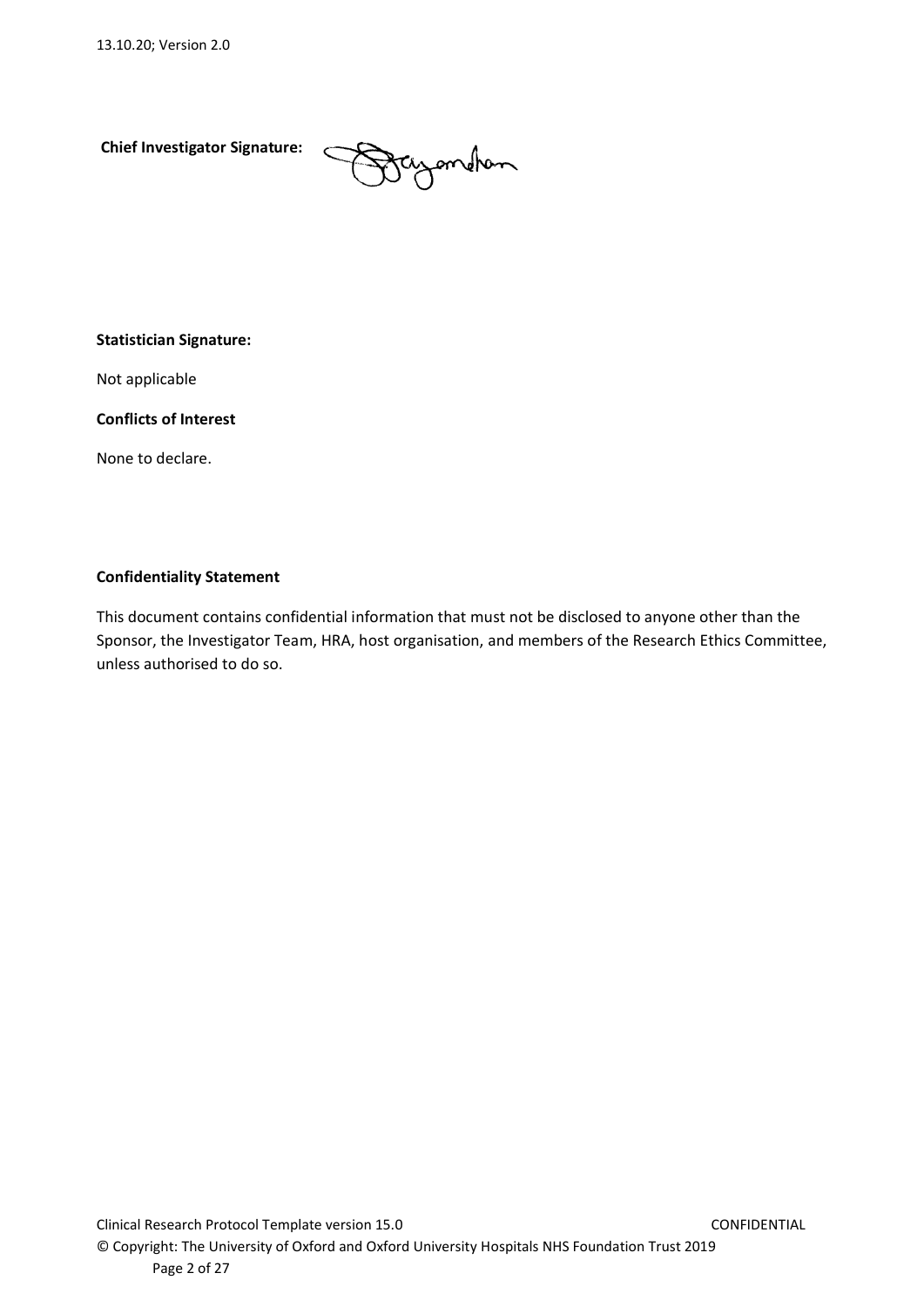**Study Title:** UK Chiari 1 Study **Protocol Date and Version No**: 13.10.20; Version 2.0

#### **Protocol signature page**

The undersigned has read and understood the study protocol detailed above and agrees to conduct the study in compliance with the protocol.

Mr. Jay Jayamohan

ondhan

Oxford

13.10.20

**Principal Investigator Signature Signature Site name or ID number Date**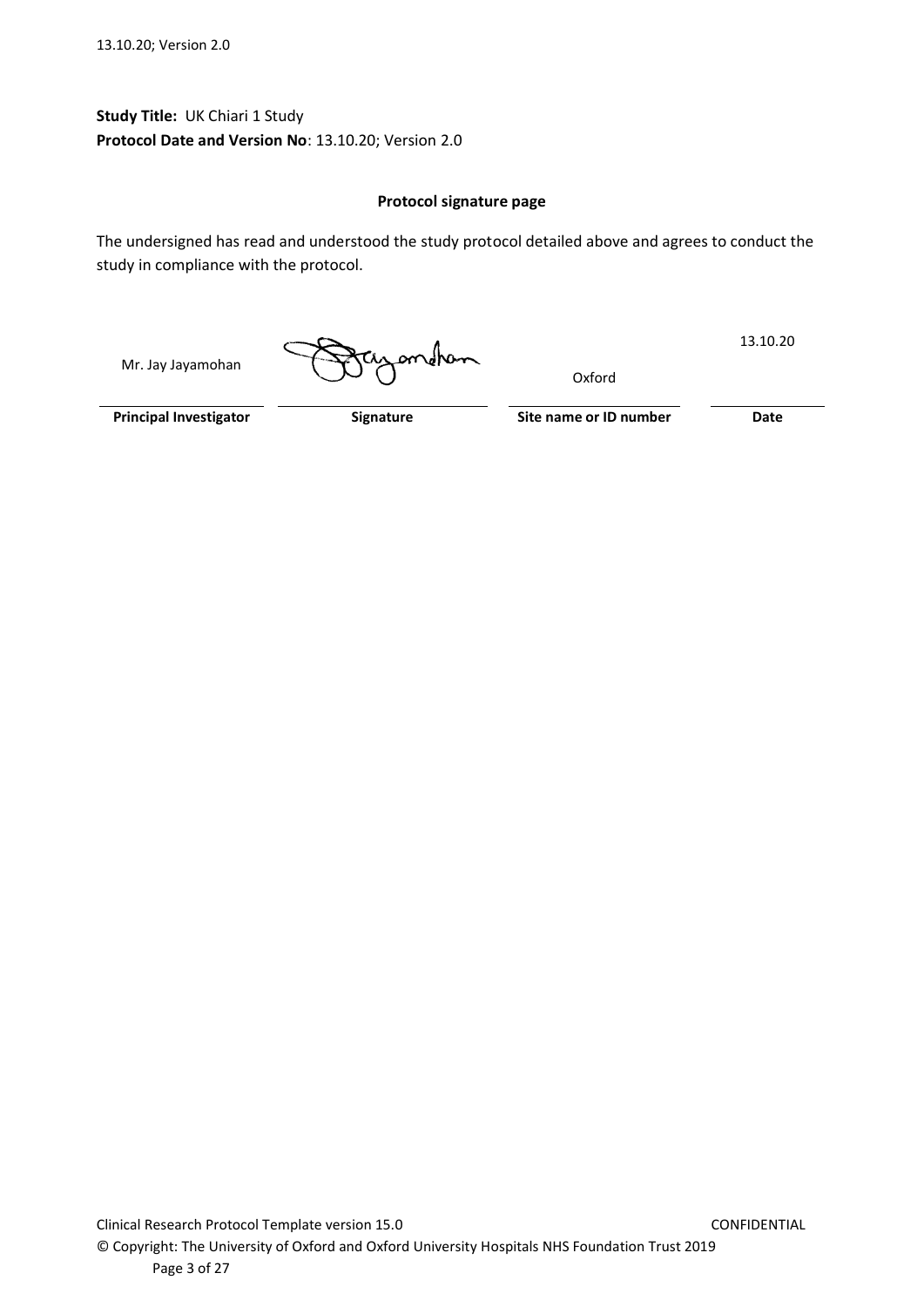# **TABLE OF CONTENTS**

| 1.  |        |                                                                                       |  |
|-----|--------|---------------------------------------------------------------------------------------|--|
| 2.  |        |                                                                                       |  |
| 3.  |        |                                                                                       |  |
| 4.  |        |                                                                                       |  |
| 5.  |        |                                                                                       |  |
| 6.  |        |                                                                                       |  |
| 7.  |        |                                                                                       |  |
| 8.  |        |                                                                                       |  |
|     | 8.1.   |                                                                                       |  |
|     | 8.2.   |                                                                                       |  |
|     | 8.3.   |                                                                                       |  |
| 9.  |        |                                                                                       |  |
|     | 9.1.   |                                                                                       |  |
|     | 9.2.   |                                                                                       |  |
|     | 9.3.   |                                                                                       |  |
|     | 9.4.   |                                                                                       |  |
|     | 9.5.   | Description of study intervention(s), comparators and study procedures (clinical)  16 |  |
|     | 9.5.1. |                                                                                       |  |
|     | 9.6.   |                                                                                       |  |
|     | 9.7.   |                                                                                       |  |
|     | 9.8.   |                                                                                       |  |
|     | 9.9.   |                                                                                       |  |
| 10. |        |                                                                                       |  |
| 11. |        |                                                                                       |  |
|     | 11.1.  |                                                                                       |  |
|     | 11.2.  |                                                                                       |  |
|     | 11.3.  |                                                                                       |  |
|     | 11.4.  |                                                                                       |  |
|     | 11.5.  |                                                                                       |  |
|     | 11.6.  |                                                                                       |  |
|     | 11.7.  |                                                                                       |  |
|     | 11.8.  | Procedures for Reporting any Deviation(s) from the Original Statistical Plan  19      |  |

© Copyright: The University of Oxford and Oxford University Hospitals NHS Foundation Trust 2019 Page 4 of 27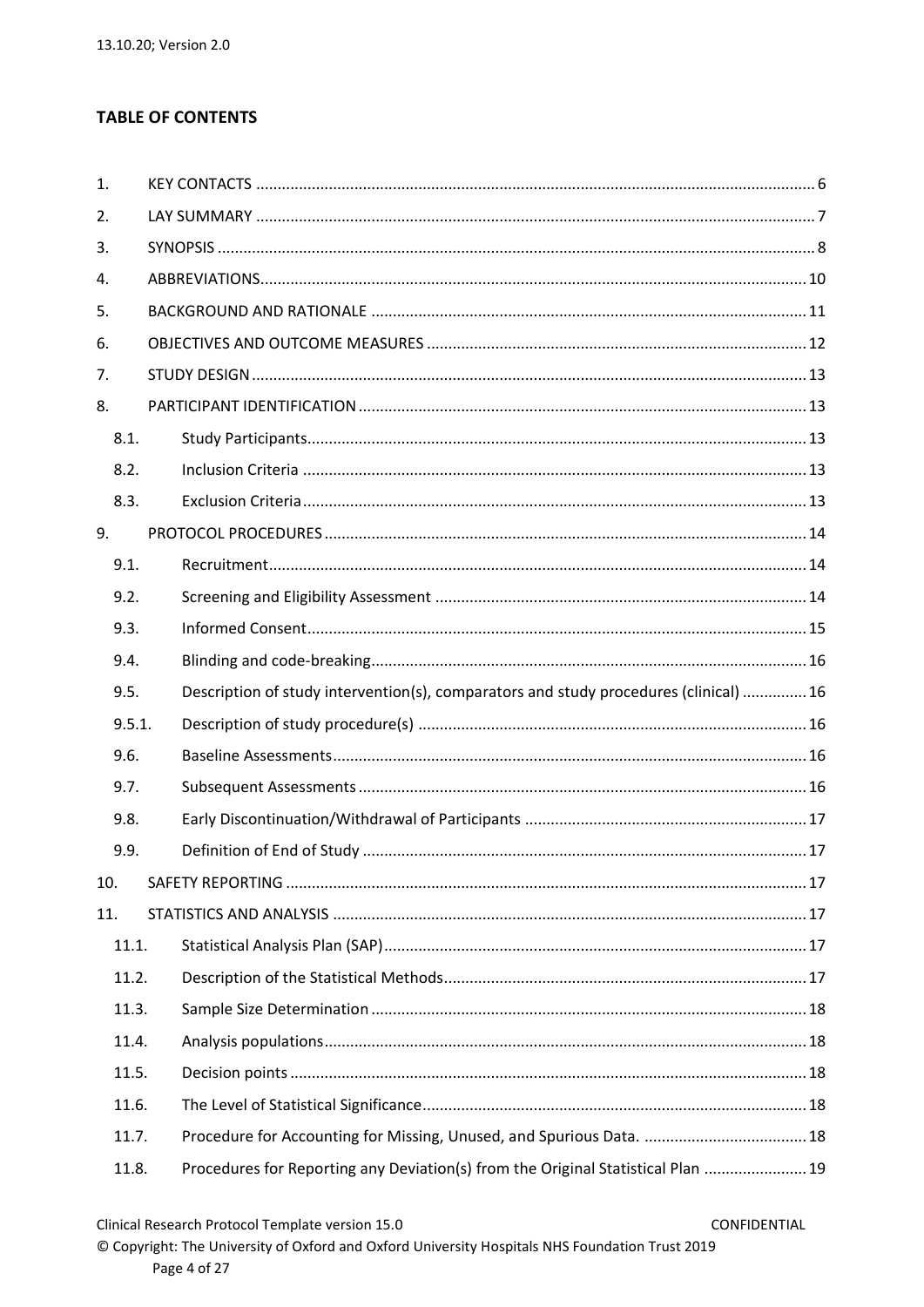| 12.   |  |  |
|-------|--|--|
| 12.1. |  |  |
| 12.2. |  |  |
| 12.3. |  |  |
| 13.   |  |  |
| 13.1. |  |  |
| 14.   |  |  |
| 15.   |  |  |
| 16.   |  |  |
| 16.1. |  |  |
| 16.2. |  |  |
| 16.3. |  |  |
| 16.4. |  |  |
| 16.5. |  |  |
| 16.6. |  |  |
| 16.7. |  |  |
| 16.8. |  |  |
| 17.   |  |  |
| 17.1. |  |  |
| 17.2. |  |  |
| 17.3. |  |  |
| 18.   |  |  |
| 19.   |  |  |
| 20.   |  |  |
| 21.   |  |  |
| 22.   |  |  |
| 23.   |  |  |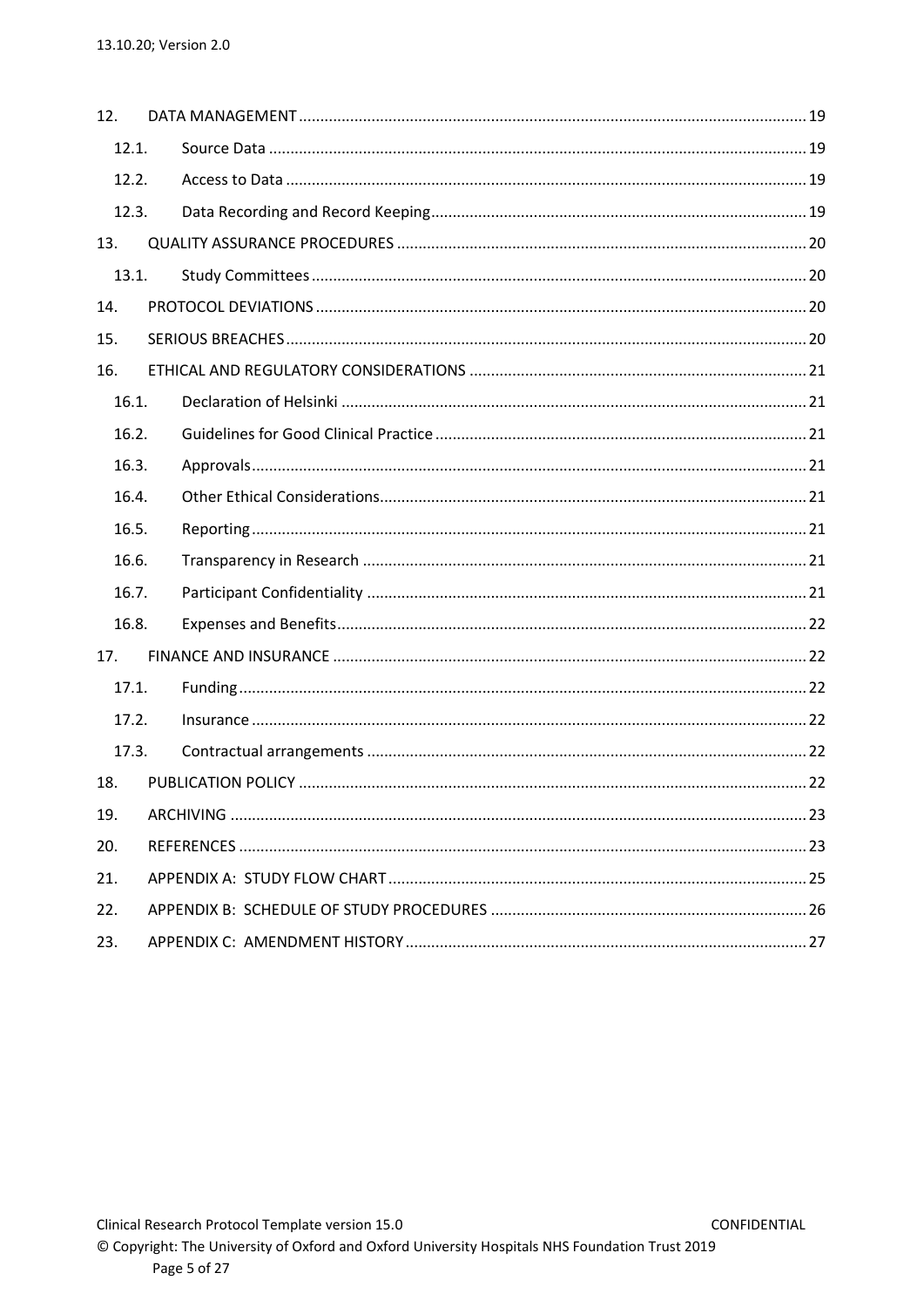# <span id="page-5-0"></span>**1. KEY CONTACTS**

| <b>Chief Investigator</b> | Mr. Jayaratnam Jayamohan; Consultant Neurosurgeon; Department of                                                                |  |  |  |  |
|---------------------------|---------------------------------------------------------------------------------------------------------------------------------|--|--|--|--|
|                           | Neurosurgery, John Radcliffe Hospital, Oxford University Hospitals NHS                                                          |  |  |  |  |
|                           | Foundation Trust; Jayaratnam.JayaMohan@ouh.nhs.uk; 01865 231507                                                                 |  |  |  |  |
|                           |                                                                                                                                 |  |  |  |  |
| Sponsor                   | Oxford University Hospitals NHS Foundation Trust                                                                                |  |  |  |  |
|                           | Research and Development Department, Joint Research Office, Oxford                                                              |  |  |  |  |
|                           | University Hospitals NHS Foundation Trust, Second Floor                                                                         |  |  |  |  |
|                           |                                                                                                                                 |  |  |  |  |
|                           | OUH, Cowley, Unipart House Business Centre, Garsington Road                                                                     |  |  |  |  |
|                           | Oxford, OX4 2PG; ouh.sponsorship@ouh.nhs.uk; 01865 572224                                                                       |  |  |  |  |
| Funder(s)                 | The Ann Conroy Trust; www.annconroytrust.org                                                                                    |  |  |  |  |
|                           |                                                                                                                                 |  |  |  |  |
|                           | Chair: Mr. Graham Flint; Consultant Neurosurgeon; Department of                                                                 |  |  |  |  |
|                           | Neurosurgery, Queen Elizabeth Hospital, Birmingham University                                                                   |  |  |  |  |
|                           | Hospitals NHS Foundation Trust; Graham.Flint@uhb.nhs.uk; 0121 371                                                               |  |  |  |  |
|                           | 5794                                                                                                                            |  |  |  |  |
| <b>Committees</b>         | <b>UK Chiari 1 Study Steering Committee.</b>                                                                                    |  |  |  |  |
|                           |                                                                                                                                 |  |  |  |  |
|                           |                                                                                                                                 |  |  |  |  |
|                           | Co-chair: Mr. Rory J. Piper; Neurosurgical Trainee; Department of                                                               |  |  |  |  |
|                           |                                                                                                                                 |  |  |  |  |
|                           | Neurosurgery, John Radcliffe Hospital, Oxford University Hospitals NHS                                                          |  |  |  |  |
|                           | Foundation Trust; rory.piper@ouh.nhs.uk; 01865 231793.                                                                          |  |  |  |  |
|                           | Co-chair: Mr. Fardad T. Afshari; Neurosurgical Trainee; Department of                                                           |  |  |  |  |
|                           | Neurosurgery, Queen Elizabeth Hospital,<br>Birmingham University                                                                |  |  |  |  |
|                           | Foundation<br>fardad.afshari@nhs.net;<br>Hospitals<br><b>NHS</b><br>Trust;                                                      |  |  |  |  |
|                           | 07887932590                                                                                                                     |  |  |  |  |
|                           |                                                                                                                                 |  |  |  |  |
|                           | British Neurosurgical Trainee Research Committee (BNTRC).                                                                       |  |  |  |  |
|                           |                                                                                                                                 |  |  |  |  |
|                           | Chair for 2019: Mr. Rory J. Piper; Neurosurgical Trainee; Department of                                                         |  |  |  |  |
|                           | Neurosurgery, John Radcliffe Hospital, Oxford University Hospitals NHS<br>Foundation Trust; rory.piper@ouh.nhs.uk; 01865 231793 |  |  |  |  |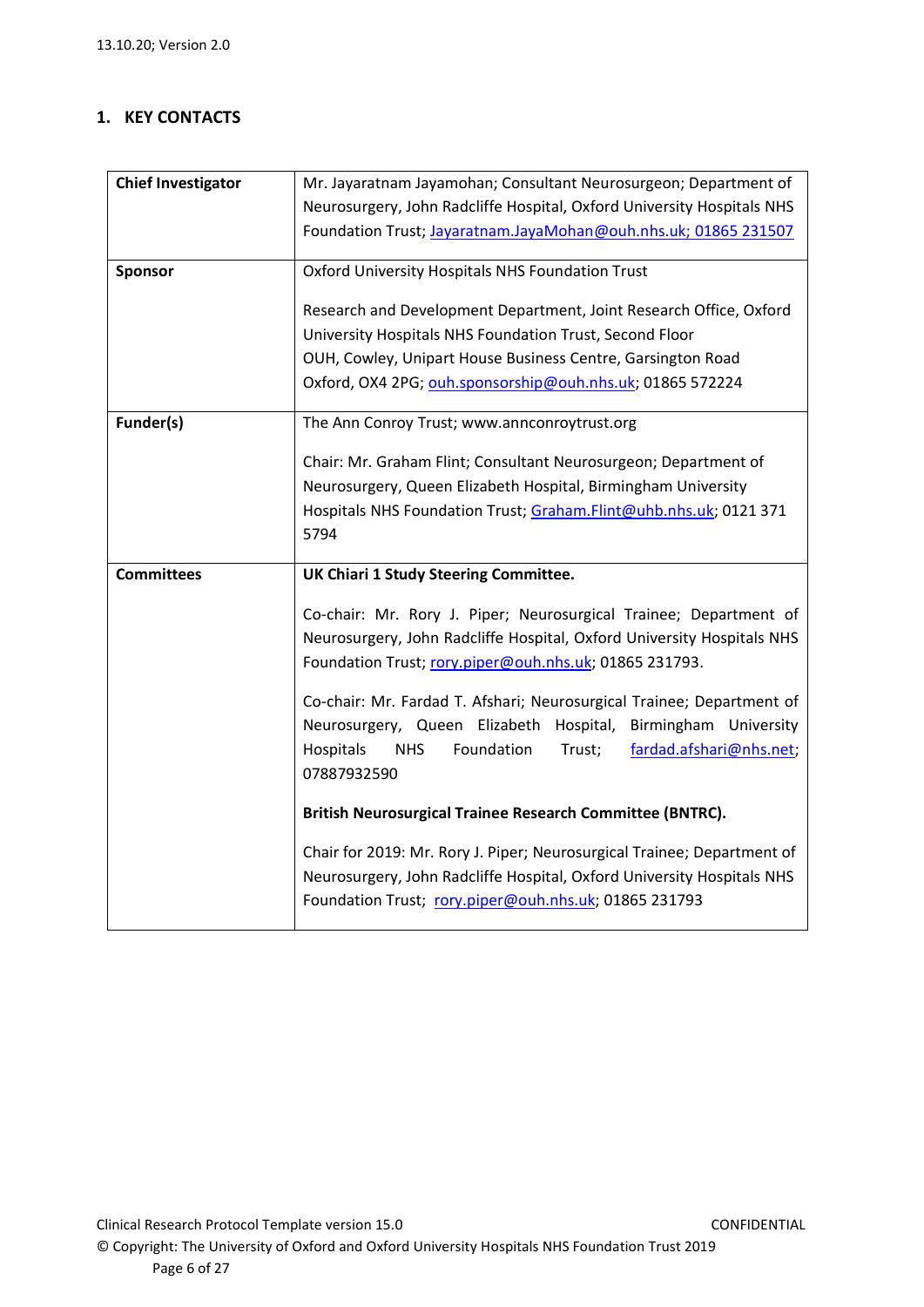## <span id="page-6-0"></span>**2. LAY SUMMARY**

#### **Background**

Chiari 1 malformation (CM1) is a structural abnormality of the hindbrain characterised by herniation of the cerebellar tonsils through the foramen magnum. The investigation and management of CM1 remains contentious since there are currently no UK guidelines for clinicians. Practice varies widely between neurosurgical units and individual surgeons, but there is no robust evidence to bring consensus to the selection of surgical candidates or to the specific surgical technique for CM1. We therefore propose a collaborative, prospective, multi-centre study on the investigation, management and outcome of CM1 in the UK.

#### **Objectives**

Our primary objective is to determine the patient- or parent-reported, health-related quality of life (HRQoL) in patients with a new diagnosis of CM1 managed either conservatively or surgically at 12 months follow up. This will be measured using the 36-Item Short Form Health Survey (SF-36; UK version) in adults (16 years and above) and the age-appropriate parent-reported Pediatric Quality of Life InventoryTM (PedsQLTM ; UK version) in children (2 to 15 years). We also aim to i) assess the scope and variation of contemporary investigations and neurosurgical management for CM1 in the UK; ii) determine factors that are predictive of postoperative outcome; iii) to examine the outcomes of varying surgical strategies (including HRQoL 12-months following decompressive surgery); and iv) to investigate the natural history of patients managed conservatively.

#### **Methods**

The UK Chiari 1 Study will be a prospective, multicentre and observational study that will follow the British Neurosurgical Trainee Research Collaborative (BNTRC) model of collaborative research. Patients will be recruited after attending their first neurosurgical clinic. Afterwards data are collected from all patients undergoing decompressive surgery, other surgery or being treated conservatively for CM1 in participating UK neurosurgical units. Data will be both patient- or parent-reported (via digital questionnaires) and surgeon-reported (via digital questionnaires). Each participating site will complete the study within three years.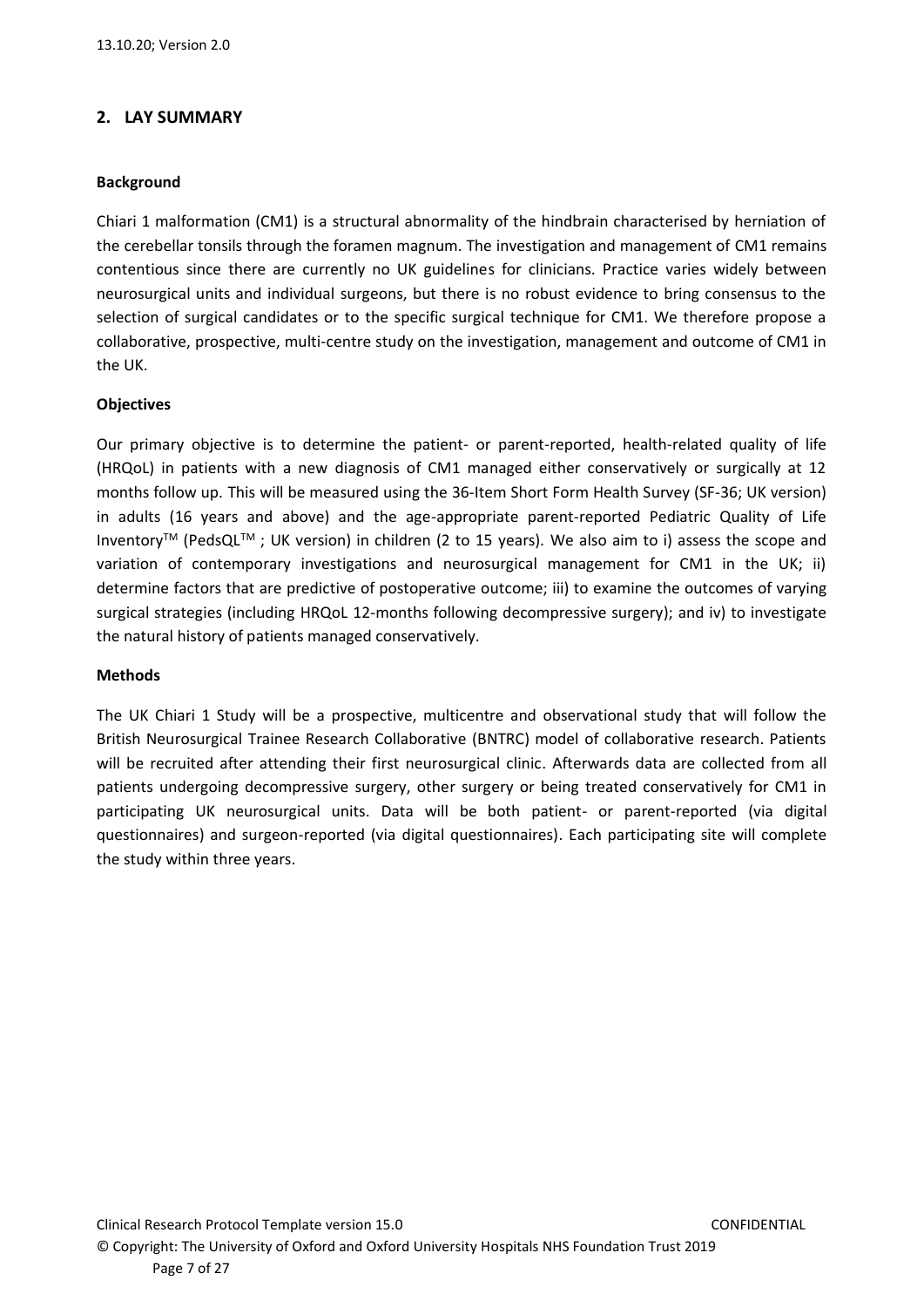# <span id="page-7-0"></span>**3. SYNOPSIS**

| <b>Study Title</b>                   | UK Chiari 1 Study                                                                                                                                                                                                                                                                                                                                                                                                 |                                                                                                                                                                                                                                                            |                                                       |  |  |
|--------------------------------------|-------------------------------------------------------------------------------------------------------------------------------------------------------------------------------------------------------------------------------------------------------------------------------------------------------------------------------------------------------------------------------------------------------------------|------------------------------------------------------------------------------------------------------------------------------------------------------------------------------------------------------------------------------------------------------------|-------------------------------------------------------|--|--|
| Internal ref. no. / short<br>title   | UK Chiari 1 Study                                                                                                                                                                                                                                                                                                                                                                                                 |                                                                                                                                                                                                                                                            |                                                       |  |  |
| Study registration                   | Oxford PID 269739.                                                                                                                                                                                                                                                                                                                                                                                                |                                                                                                                                                                                                                                                            |                                                       |  |  |
| Sponsor                              |                                                                                                                                                                                                                                                                                                                                                                                                                   | Oxford University Hospitals NHS Foundation Trust/University of Oxford                                                                                                                                                                                      |                                                       |  |  |
|                                      |                                                                                                                                                                                                                                                                                                                                                                                                                   | Research and Development Department, Joint Research Office, Oxford<br>University Hospitals NHS Foundation Trust, Second Floor<br>OUH, Cowley, Unipart House Business Centre, Garsington Road<br>Oxford, OX4 2PG; ouh.sponsorship@ouh.nhs.uk ; 01865 572224 |                                                       |  |  |
| Funder                               |                                                                                                                                                                                                                                                                                                                                                                                                                   | The Ann Conroy Trust; www.annconroytrust.org<br>Chair: Mr. Graham Flint; Consultant Neurosurgeon; Department of<br>Neurosurgery, Queen Elizabeth Hospital, Birmingham University Hospitals<br>NHS Foundation Trust; Graham.Flint@uhb.nhs.uk; 0121 371 5794 |                                                       |  |  |
| <b>Study Design</b>                  |                                                                                                                                                                                                                                                                                                                                                                                                                   | Prospective, observational, multicentre, cohort study.                                                                                                                                                                                                     |                                                       |  |  |
| <b>Study Participants</b>            | (CM1)                                                                                                                                                                                                                                                                                                                                                                                                             | Adults and children referred to neurosurgery clinic for Chiari 1 malformation                                                                                                                                                                              |                                                       |  |  |
| Sample Size                          | 500 patients                                                                                                                                                                                                                                                                                                                                                                                                      |                                                                                                                                                                                                                                                            |                                                       |  |  |
| <b>Planned Study Period</b>          | Total study duration (per site): 36-months<br>Total study duration (for entire study): 42-months<br>Recruitment period duration (per site): 12-months<br>Follow up data for all patients: 12-months following recruitment<br>Additional follow up for patients undergoing decompressive surgery: 12-<br>months following date of decompressive surgery<br>End date (for entire study): 6 <sup>th</sup> April 2024 |                                                                                                                                                                                                                                                            |                                                       |  |  |
| <b>Planned Recruitment</b><br>period |                                                                                                                                                                                                                                                                                                                                                                                                                   | Participating sites may commence a 12-month recruitment period starting<br>between 8 <sup>th</sup> October 2020 to 7 <sup>th</sup> April 2021.                                                                                                             |                                                       |  |  |
|                                      | Objectives                                                                                                                                                                                                                                                                                                                                                                                                        | <b>Outcome Measures</b>                                                                                                                                                                                                                                    | Timepoint(s)                                          |  |  |
| Primary                              | To determine<br>change in patient-<br>or parent-reported,<br>health-related<br>quality of life<br>(HRQoL) 12 months<br>following first<br>neurosurgical clinic                                                                                                                                                                                                                                                    | 36-Item Short Form Health<br>Survey (SF-36; UK version) in<br>adults (16 years and above.<br>Age-appropriate parent-<br>reported Pediatric Quality of<br>Life Inventory™ (PedsQL™; UK<br>version) in children (2-15 years).                                | Baseline and 12-<br>months following<br>baseline      |  |  |
| Secondary                            | To determine<br>health-related<br>quality of life 12-                                                                                                                                                                                                                                                                                                                                                             | HRQoL (as per baseline)                                                                                                                                                                                                                                    | Baseline and 12-<br>months following<br>decompressive |  |  |

Clinical Research Protocol Template version 15.0 CONFIDENTIAL

© Copyright: The University of Oxford and Oxford University Hospitals NHS Foundation Trust 2019 Page 8 of 27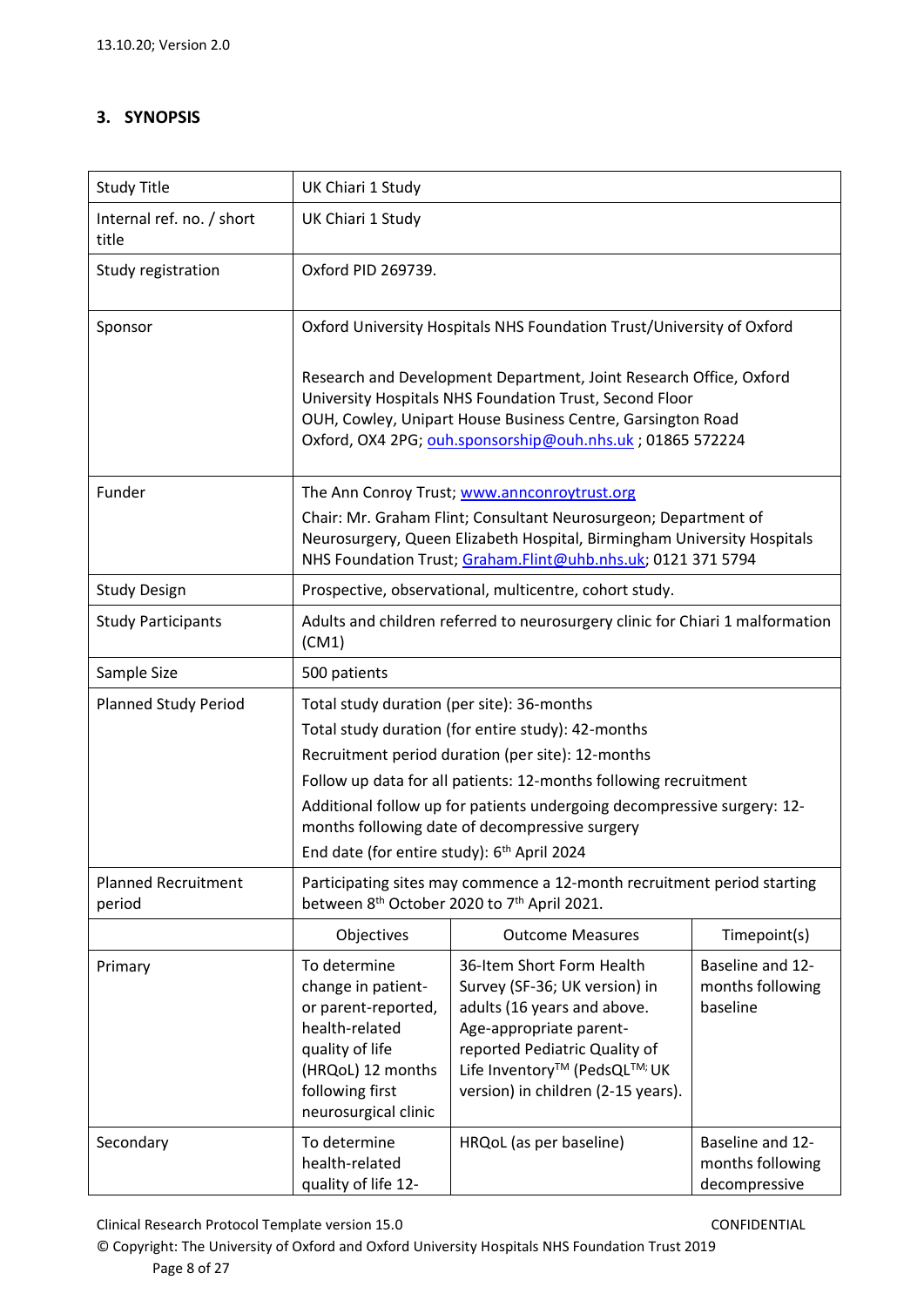|                 | months following<br>decompressive<br>surgery [sub-set of<br>patients undergoing<br>decompressive<br>surgery]                                                                     |                                                                                                                | surgery                                                                     |
|-----------------|----------------------------------------------------------------------------------------------------------------------------------------------------------------------------------|----------------------------------------------------------------------------------------------------------------|-----------------------------------------------------------------------------|
|                 | To measure<br>complications and<br>need for re-<br>operation 12-<br>months following<br>decompressive<br>surgery [sub-set of<br>patients undergoing<br>decompressive<br>surgery] | Rates of complications and<br>need for further operations<br>following decompressive<br>surgery                | 12-months<br>following<br>decompressive<br>surgery                          |
|                 | To determine the<br>natural history of<br>patients with CM1<br>treated<br>conservatively<br>without surgery<br>[sub-set of patients<br>who do not<br>undergo surgery for<br>CM1  | HRQoL (as per baseline)                                                                                        | Baseline and 12-<br>months following<br>baseline                            |
|                 | To determine the<br>radiological<br>correlates of<br>presenting<br>symptoms, signs<br>and outcomes                                                                               | Measure of cerebellar tonsillar<br>herniation vs. baseline<br>symptoms, baseline HRQoL and<br>follow up HRQoL. | Baseline, 12-<br>months and 12-<br>months after<br>decompressive<br>surgery |
| Intervention(s) | None. This is an observational study.                                                                                                                                            |                                                                                                                |                                                                             |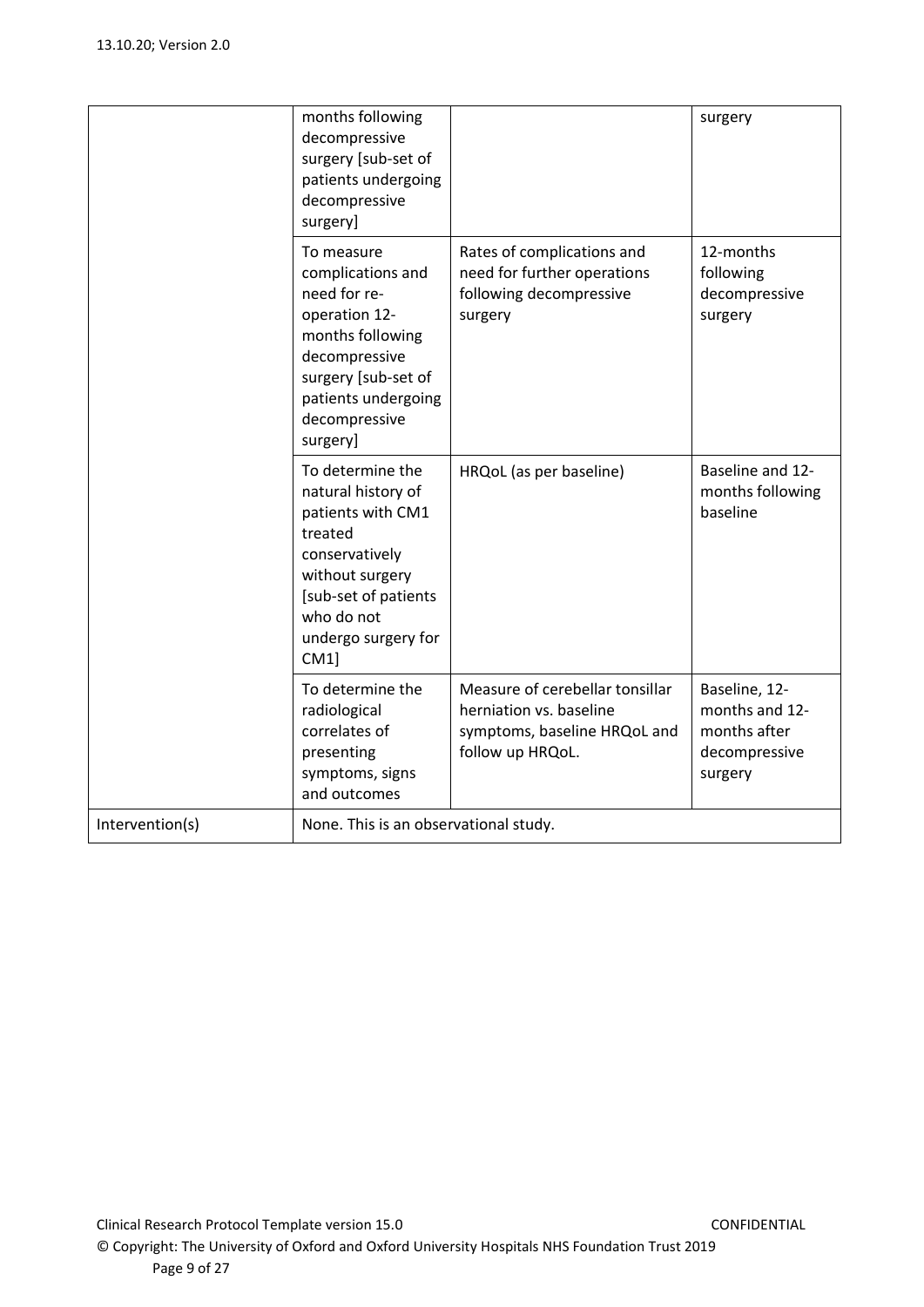# <span id="page-9-0"></span>**4. ABBREVIATIONS**

| <b>BNTRC</b>    | British Neurosurgical Trainee Research Collaborative |  |  |
|-----------------|------------------------------------------------------|--|--|
| <b>BSCG</b>     | British Syringomyelia Chiari Group                   |  |  |
| <b>CI</b>       | Chief Investigator                                   |  |  |
| CM <sub>1</sub> | Chiari 1 malformation                                |  |  |
| <b>CRF</b>      | Case Report Form                                     |  |  |
| <b>CSF</b>      | Cerebrospinal fluid                                  |  |  |
| GCP             | <b>Good Clinical Practice</b>                        |  |  |
| <b>HRQoL</b>    | Health-Related Quality of Life                       |  |  |
| <b>HRA</b>      | <b>Health Research Authority</b>                     |  |  |
| <b>ICF</b>      | <b>Informed Consent Form</b>                         |  |  |
| <b>NHS</b>      | <b>National Health Service</b>                       |  |  |
| <b>NSU</b>      | Neurosurgical unit                                   |  |  |
| PedsQL™         | Pediatric Quality of Life Inventory™                 |  |  |
| <b>PI</b>       | Principal Investigator                               |  |  |
| PIL             | Participant/ Patient Information Leaflet             |  |  |
| R&D             | NHS Trust R&D Department                             |  |  |
| <b>REC</b>      | <b>Research Ethics Committee</b>                     |  |  |
| <b>RES</b>      | <b>Research Ethics Service</b>                       |  |  |
| <b>SBNS</b>     | Society of British Neurological Surgeons             |  |  |
| <b>SF-36</b>    | 36-Item Short Form Health Survey                     |  |  |
| SOP             | <b>Standard Operating Procedure</b>                  |  |  |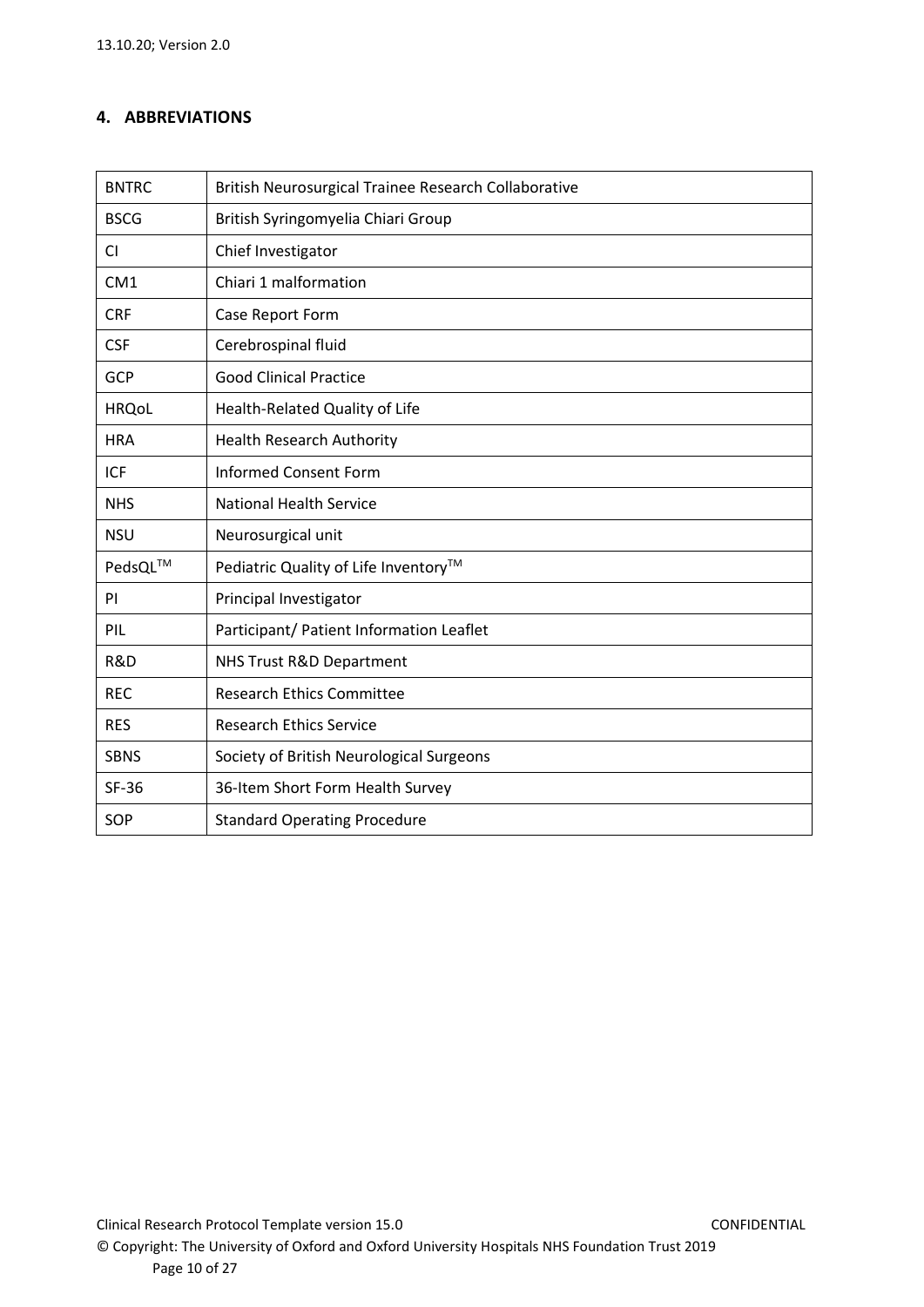### <span id="page-10-0"></span>**5. BACKGROUND AND RATIONALE**

Chiari 1 malformation (CM1) is a structural abnormality of the hindbrain characterised by herniation of the cerebellar tonsils through the foramen magnum. It is one of six described Chiari malformations [1], but is the most common of these and has an estimated prevalence of approximately 8 in 1000 people [2]. CM1 affects patients of all ages, but more commonly presents in late childhood or early adulthood.

CM1 is a heterogeneous condition. Although the natural history is proposed by some to be relatively benign and whilst there are patients who are asymptomatic, CM1 may be accompanied by significant symptoms, deficits and complications [3]. A crowding phenomenon at the foramen magnum manifests as symptoms by causing a combination of brainstem, cerebellar and spinal cord compression. There may be disruption to the normal flow of cerebrospinal fluid (CSF) and around half of imaged patients will have an associated syringomyelia, and a minority of patients develop hydrocephalus [4].

Despite these malformations being classified by Hans Chiari in 1891 [5], CM1 remains poorly understood in aetiology, classification, diagnosis, natural history, investigation and management. There are currently no UK guidelines for the investigation or management of CM1 [6].

Surgery to decompress the cranio-cervical junction (often termed foramen magnum decompression (FMD) remains the mainstay of surgical management, however the surgical technique for decompressive surgery varies widely between centres and surgeons [7, 8] and others would advocate CSF diversion as primary strategy [9]. Common variations of decompressive surgery include bone-only decompression, dura splitting, tonsillar cauterisation, and durotomy with or without duraplasty. Recent single-centre studies from the UK suggest that there may be differences in efficacy and outcomes between these techniques [10, 11], but further evidence is required. The use of intraoperative technologies, such as ultrasonography, to inform surgical decisions also requires further evidence of benefit [12].

Current evidence in CM1 consists of relatively small, single-centre and/or retrospective studies and highly-powered and non-biased data is needed. There are no UK-wide studies that have reported or compared the scope or variability in contemporary neurosurgical workload, practice and outcomes. The lack of evidence in this field makes it difficult for surgeons to decide which patients to offer surgery and which surgical technique is most likely to achieve resolution of symptoms and associated conditions (such as syringomyelia) with minimal complications.

We therefore propose a collaborative, multi-centre and prospective study of the investigation and management of CM1 in the UK.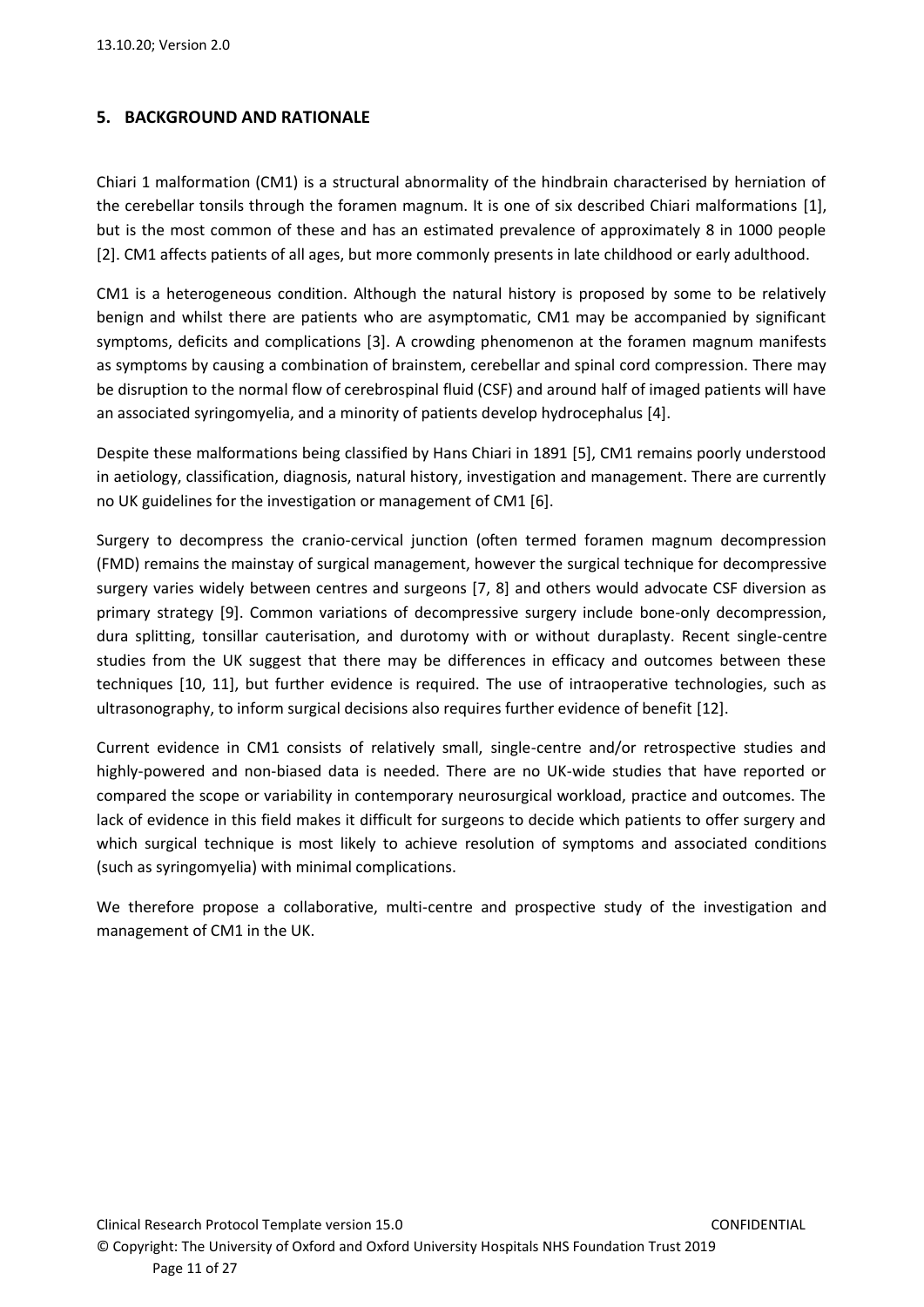## <span id="page-11-0"></span>**6. OBJECTIVES AND OUTCOME MEASURES**

| <b>Objectives</b>                    | <b>Outcome Measures</b>                             | Timepoint(s)<br>of<br>evaluation of this |
|--------------------------------------|-----------------------------------------------------|------------------------------------------|
|                                      |                                                     | outcome measure<br>(if applicable)       |
| <b>Primary Objective</b>             | Health-related quality of life (HRQoL) <sup>1</sup> | 12-months                                |
| To determine change in patient- or   |                                                     | following baseline                       |
| parent-reported, health-related      |                                                     |                                          |
| quality of life (HRQoL) 12 months    |                                                     |                                          |
| following first neurosurgical clinic |                                                     |                                          |
| <b>Secondary Objectives</b>          | HRQoL*                                              | 12-months                                |
| [1] To determine health-related      |                                                     | following                                |
| quality of life 12-months following  |                                                     | decompressive                            |
| decompressive surgery [sub-set of    |                                                     | surgery                                  |
| patients undergoing decompressive    |                                                     |                                          |
| surgery]                             |                                                     |                                          |
|                                      |                                                     |                                          |
|                                      |                                                     |                                          |
| [2] To measure complications and     | Rates of complications and need for                 | 12-months                                |
| need for re-operation 12-months      | further<br>operations<br>following                  | following                                |
| following decompressive surgery      | decompressive surgery                               | decompressive                            |
| [sub-set of patients undergoing      |                                                     | surgery                                  |
| decompressive surgery]               |                                                     |                                          |
| [3] To determine the natural history | HRQoL <sup>*</sup>                                  | <b>Baseline</b><br>$12 -$<br>and         |
| of patients with CM1 treated         |                                                     | months<br>following                      |
| conservatively without               |                                                     | baseline                                 |
| decompressive surgery                |                                                     |                                          |
|                                      |                                                     |                                          |
| [4] To determine the radiological    | Measure of cerebellar tonsillar herniation          | Baseline,<br>$12 -$                      |
| correlates of presenting symptoms,   | vs. baseline symptoms, baseline HRQoL*              | months<br>$12 -$<br>and                  |
| signs and outcomes                   | and follow up HRQoL*.                               | after<br>months                          |
|                                      |                                                     | decompressive                            |
|                                      |                                                     | surgery                                  |
| <b>Exploratory Objectives</b>        | Comparison of:                                      | $12 -$<br>Baseline,                      |
| To determine the scope and           |                                                     | months<br>$12 -$<br>and                  |

<sup>&</sup>lt;sup>1</sup> Health related quality of life (HRQoL) will be measured in adults (16 years and above) using the 36-Item Short Form Health Survey (SF-36; UK version). HRQoL will be measured in children (2 – 15 years) using the Ageappropriate parent-reported Pediatric Quality of Life Inventory™ (PedsQL™; UK version). Children less than two years of age will be recruited into the study, but not included in the HRQoL analyses.

Clinical Research Protocol Template version 15.0 CONFIDENTIAL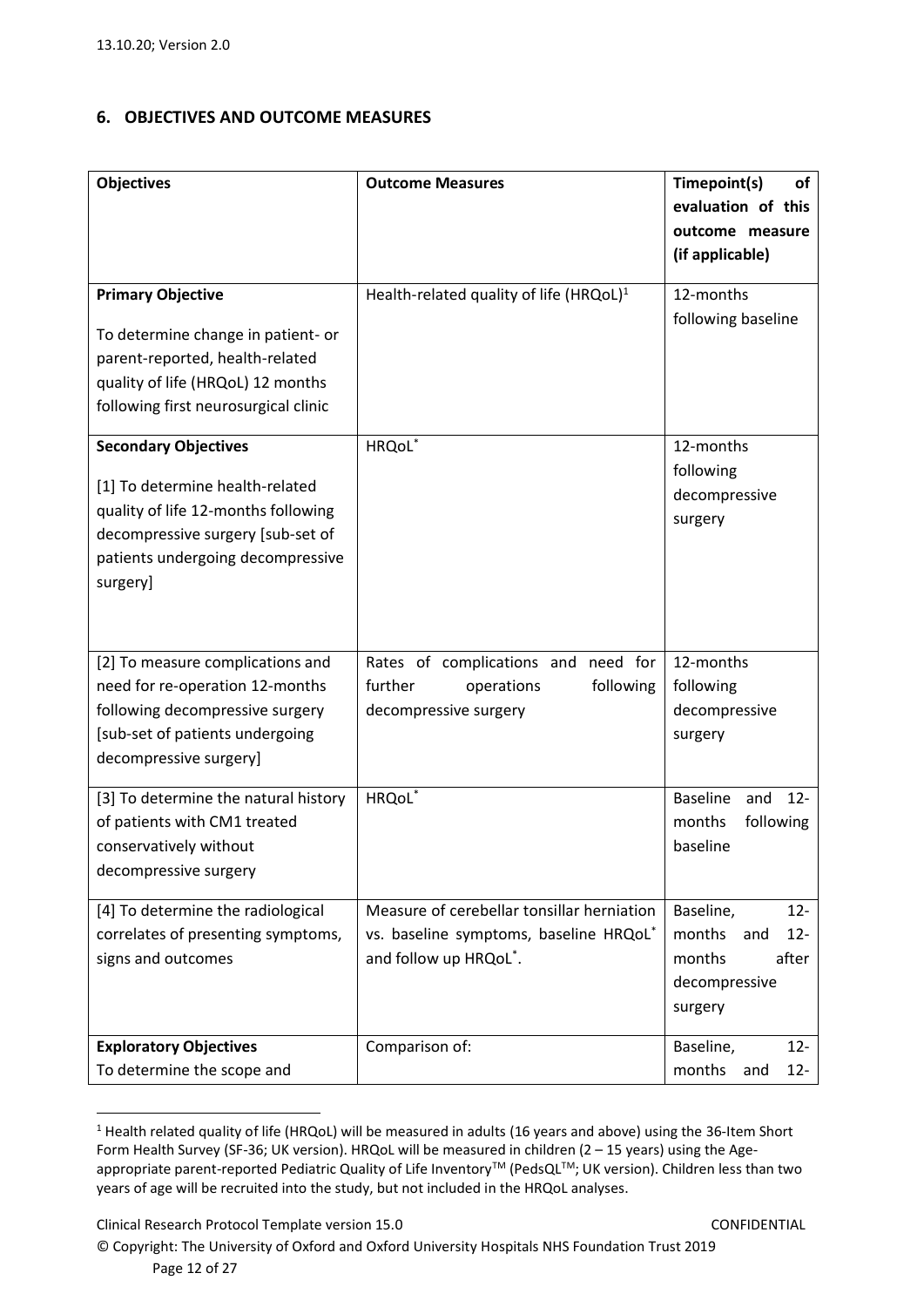| variation within UK practice in<br>referral patterns, patient pathways, | Referral pathway<br>Investigations | months<br>decompressive | after |
|-------------------------------------------------------------------------|------------------------------------|-------------------------|-------|
| investigations and surgical decisions                                   | Management strategy                | surgery                 |       |
|                                                                         |                                    |                         |       |

# <span id="page-12-0"></span>**7. STUDY DESIGN**

The *UK Chiari 1 Study* will be a prospective, multi-centre cohort study and will be complete after three years. The study is purely observational and will not alter patient care in any way.

The study will collect both patient- or parent- reported (hereafter referred to as patient-reported) and surgeon-reported data. The study design allows for remote, online data collection and therefore does not require further visits to the hospital or any other facility. Participants will be required to provide patient-reported data at baseline and 12-months following baseline. Additionally, if the patient undergoes a decompressive surgery, then they will be asked to provide patient-reported data 12-months after their surgery. The maximum duration of follow up following baseline, therefore, will be 12-months for patients who do not undergo decompressive surgery and 24-months for patients who do undergo decompressive surgery.

# <span id="page-12-2"></span><span id="page-12-1"></span>**8. PARTICIPANT IDENTIFICATION**

## **8.1. Study Participants**

Participants will be patients with a new diagnosis of CM1 presenting to neurosurgical clinic for the first time. Participants will be eligible from the age of 0 days and there is no upper age limit.

### <span id="page-12-3"></span>**8.2. Inclusion Criteria**

The participant may enter the study if both of the following apply:

- Patients of 0 days of age and above who are referred to a neurosurgeon with CM1. A diagnostic threshold based on millimetres of herniation below the foramen magnum is not specified (as there is no evidence-based threshold and may introduce bias and inappropriately eliminate cases). Further analysis of clinical features and outcomes with the severity of herniation may be conducted.
- Patients seen for the first time in a neurosurgical outpatient clinic within the study recruitment period.

### <span id="page-12-4"></span>**8.3. Exclusion Criteria**

The participant may not enter the study if ANY of the following apply:

- Patients considered to have an alternative Chiari malformation (type 2, 3 or 4).
- Patients with a history of spinal dysraphism.
- Patients who have already undergone neurosurgical intervention for Chiari malformation or an alternate neurological diagnosis.

Clinical Research Protocol Template version 15.0 CONFIDENTIAL © Copyright: The University of Oxford and Oxford University Hospitals NHS Foundation Trust 2019 Page 13 of 27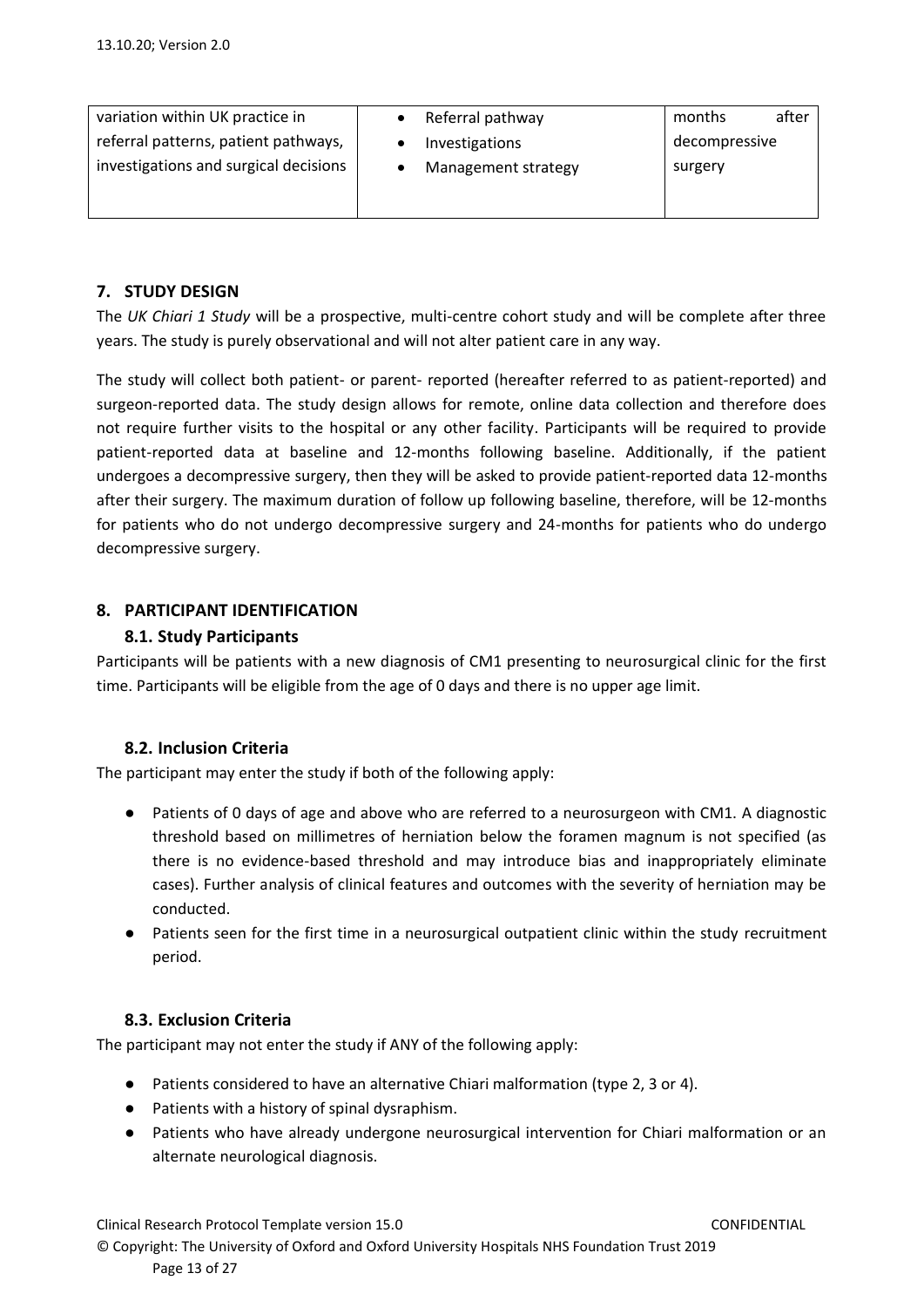# <span id="page-13-0"></span>**9. PROTOCOL PROCEDURES**

| <b>Procedures</b>                                                                                             | <b>Timepoint</b>                                |
|---------------------------------------------------------------------------------------------------------------|-------------------------------------------------|
| Recruitment                                                                                                   | <b>Baseline</b>                                 |
| Outcome data collection [all patients]                                                                        | 12-months following baseline                    |
| Outcome data collection after decompressive surgery [sub-set of<br>patients undergoing decompressive surgery] | following<br>12-months<br>decompressive surgery |

### **9.1. Recruitment**

The study will follow the BNTRC model for multi-centre, trainee-led collaboration (Chari *et al.*, 2018) and each participating UK neurosurgical unit (NSU) will be required to commit both a Consultant Principal investigator (PI) and a Trainee co-PI. Whilst as many possible interested consultants are welcome to participate as collaborator, we will be particularly interested in the input of consultant neurosurgeons frequently seeing patients with CM1 to participate in order to detect as many patients as possible. Considering the length of the study, trainee investigators may have to handover to trainee co-PI role to another trainee during the study course, but this will not interfere with the study design. All UK NSUs will be invited to participate.

Participating sites may commence their own 12-month recruitment period with a start date between 8<sup>th</sup> October 2020 to 7<sup>th</sup> April 2021.

### <span id="page-13-1"></span>**9.2. Screening and Eligibility Assessment**

Patients will be identified by participating neurosurgical consultants and trainees. The neurosurgical team will ask permission for the patient to be contacted by the study team (i.e. the researchers working on the study at that particular hospital / neurosurgical unit) via telephone.

Eligible patients may be enrolled at any point, but in order to be included in the primary outcome analysis (patient-reported), patients must be enrolled within 45 days of the first clinic appointment. Those enrolled after 45 days will have only their record-based data included in the secondary analyses.

Patients must satisfy all of the inclusion and exclusion criteria of the protocol. There will be no exceptions.

Neurosurgical units (NSU) that join the study after the overall study has commenced will be able to retrospectively recruit patients from the start of the overall study start date (8<sup>th</sup> October 2020), provided that the patients were seen in their first neurosurgical clinic within the last 45-days. Again, the neurosurgical team will make the first contact with the patient and ask the patient's permission for them to be contacted by the study team. This will be documented in the patient's notes. The study team will then contact the patient and continue with the consent process.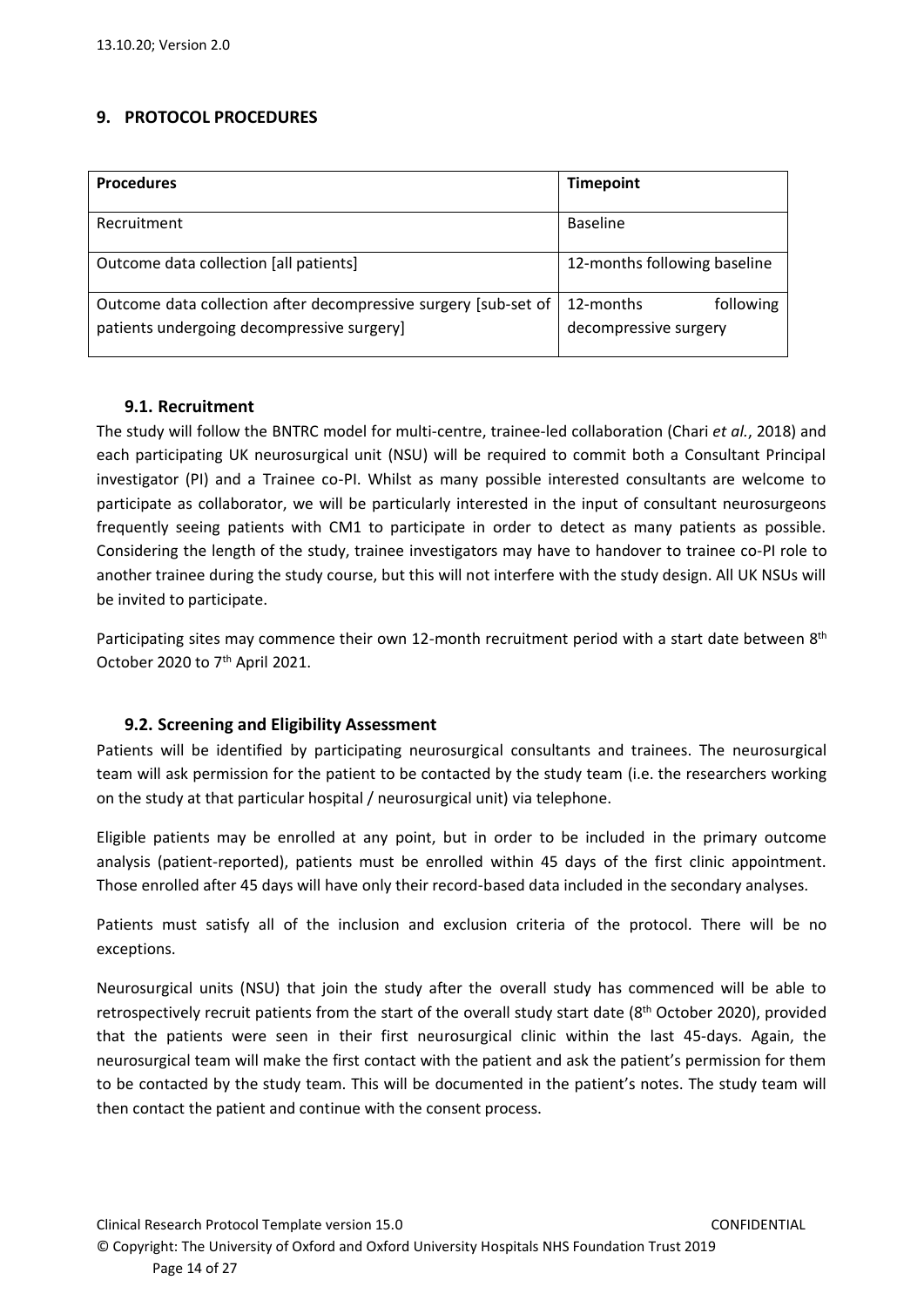## **9.3. Informed Consent**

<span id="page-14-0"></span>After identification, patients will be contacted via telephone by a member of the study team who will explain the details of the study, its aims and what it involves for the participant. The person who obtained the consent must be suitably qualified and experienced and have been authorised to do so by the Chief Investigator (CI). The study will be explained and if the patient agrees then the patient will be sent an email that contains:

- a PDF version of the participant information sheet
- a hyperlink to the digital consent form

The digital consent form will be a submission form linked to our REDCap study database. Patients will explicitly be consented for their email address to be stored on the database. Patients will draw an electronic signature, type their name and type the date on the electronic consent form. A copy of the signed informed consent will be sent via email to the patient, a copy will be saved to the local study site and a copy will be saved at the Sponsor site.

If patients prefer or if they do not have an email address, they can choose to have these documents sent to them via post (including two copies of the consent form (both signed by the study team member taking consent) and participant information sheet). Patients will be given an addressed, stamped envelope so that they sign and return one copy of the consent form back to their local neurosurgical unit. The returned consent form will be filed in a local NSU filing system. Data collection would not start before the local NSU has received the signed consent form.

Patients will be given sufficient time to consider the study and patients will have the contact details of their local NSU investigators so that they may ask questions. Patients must be told that the study is completely voluntary. Patients may withdraw from the study at any time for any reason without prejudice to future care, without affecting their legal rights, and with no obligation to give the reason for withdrawal. If a patient withdraws, identifiable data or tissue already collected with consent would be retained and used in the study. No further data would be collected or any other research procedures carried out on or in relation to the participant.

The parents or legal guardians will consent for children (<16 years) approached for the study and the parents' contact details will be used. If a child turns 16 years of age during the study period, then the patient will be reconsented to remain in the study. For patients who lose capacity during the process of the study will not be contacted again, but the previous information collected (as per their valid consent) will be retained.

The BNTRC Chiari 1 Study is currently limited to 12-month follow up. At the time of consent, an additional option will be for patients to consent to being contacted for future studies. A potential future study will be to collect outcome data at five and/or ten years, but these are considered separate and are not within the current study protocol.

Patients will be given the additional option on the consent form to be contacted following the completion of the study for the synopsis of the overall study results to be emailed to the email address they provided.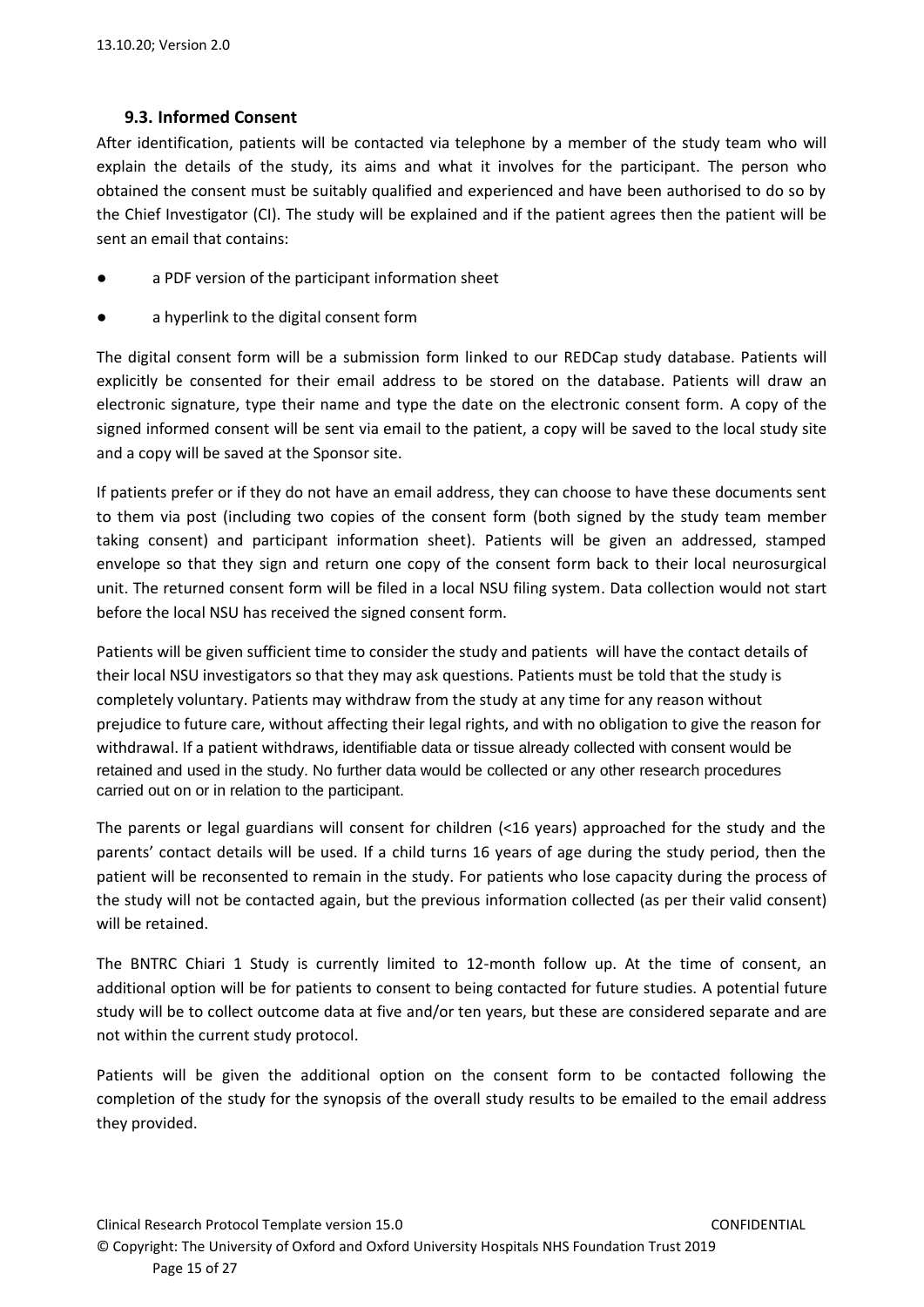## **9.4. Blinding and code-breaking**

<span id="page-15-0"></span>This study will not use a blinding procedure.

# <span id="page-15-1"></span>**9.5. Description of study intervention(s), comparators and study procedures (clinical)**

<span id="page-15-2"></span>This study is only observational.

# **9.5.1. Description of study procedure(s)**

Data collection will have two sources:

The first source is **patient-reported data** and will be acquired at baseline, at 12-months. Additionally, if the patient undergoes decompressive surgery, patients will be asked to complete a survey 12-months after their operation. This patient-reported model of data collection has been piloted and shown to be feasible by the Understanding Cauda Equina Study (Woodfield et al., 2018). After completion of the consent form, patients will have a secure survey sent to them via our online database system called REDCap (explained section 12.3). Once patients have been added to the REDCap system, they will automatically be sent an email invitation when each follow up phase is due. If patients do not want to use the online-based system, then they will be given the option to give their data via post or telephone. If patients do not respond to the initial automated email invitation, local collaborators or the study steering group will contact them via phone to ensure that they have received the invitation.

For children enrolled in the study, it is the parents who will complete the survey, not the child.

The second source is **surgeon-reported data** and will require observational data collection from patient notes, imaging and surgical logs. This data input is performed by the local collaborating study team. We list the full list of data fields in Appendix 3.

### <span id="page-15-3"></span>**9.6. Baseline Assessments**

Patient-reported data at baseline will consist of an online questionnaire, including the baseline HRQoL assessment. For a patient's baseline HRQoL to be included in the analysis, the questionnaire must have been completed by 45-days after being seen in the neurosurgical clinic.

Surgeon-reported data at baseline will be by review of clinical records by the study team at the participating NSU.

### <span id="page-15-4"></span>**9.7. Subsequent Assessments**

All patients will be followed up at 12-months following first neurosurgical clinic attendance. Patients will be sent an email with a link to the online questionnaire. Either the local study team or steering committee may phone the patient if there is no response to the online questionnaire after seven days.

Surgeon-reported data based on clinical records will also be inputted to the database at the 12-month mark. At the time of this data review, the local investigators will identify a sub-group of the patients who have undergone decompressive surgery since enrolment in the study. For patients who have undergone decompressive surgery, an additional 12-month follow up questionnaire shall be scheduled. Similarly, this sub-group of patients will be sent an email with a link to their questionnaire 12-months after their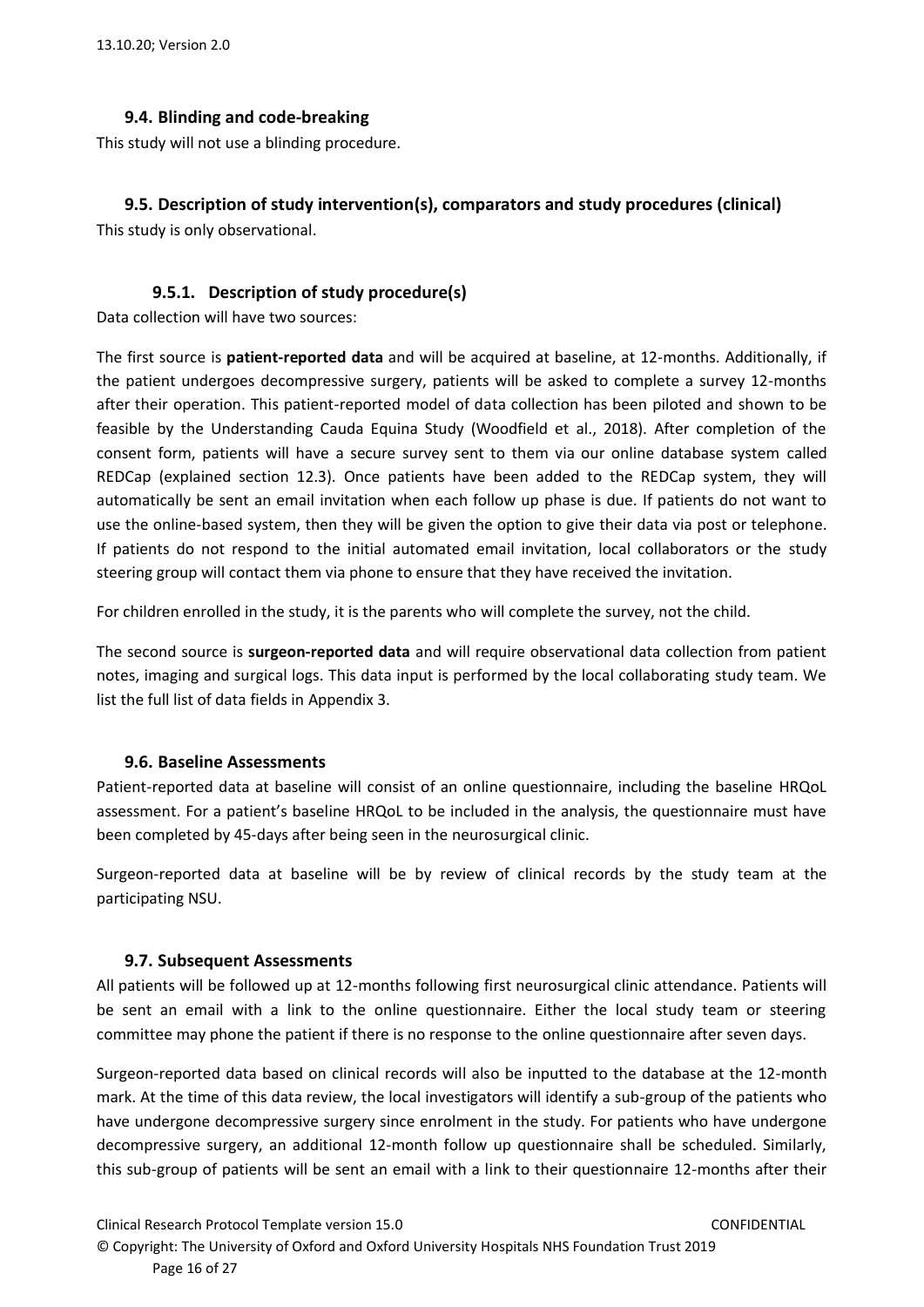operation and the study team or steering group may follow up with a phone call, if necessary, after seven days.

For each follow up timepoint, patient-reported data (i.e. questionnaires) must be completed within 45 days from the target date to be included in the analysis).

### <span id="page-16-0"></span>**9.8. Early Discontinuation/Withdrawal of Participants**

During the course of the study a participant may choose to withdraw early from the study treatment at any time. This may happen for several reasons, including but not limited to:

- Inability to comply with study procedures
- Participant decision

If a participant chooses to stop study assessments then all of their identifiable data will be destroyed, but all prior collected data assigned to the non-identifiable study ID will be retained. The participant will not be further contacted by the study team.

In addition, the Investigator may discontinue a participant from the study treatment at any time if the Investigator considers it necessary for any reason including, but not limited to:

- Ineligibility (either arising during the study or retrospectively having been overlooked at screening)
- Significant protocol deviation

# <span id="page-16-1"></span>**9.9. Definition of End of Study**

The end of study is the point at which all the study data has been entered and queries resolved.

### <span id="page-16-2"></span>**10. SAFETY REPORTING**

Considering that this is purely an observational study, there are no foreseeable potential serious adverse events.

### <span id="page-16-4"></span><span id="page-16-3"></span>**11. STATISTICS AND ANALYSIS**

### **11.1. Statistical Analysis Plan (SAP)**

The plan for the statistical analysis of the study are outlined below. There is not a separate SAP document in use for the study.

### <span id="page-16-5"></span>**11.2. Description of the Statistical Methods**

For the primary outcome, the baseline and 12-month HRQoL assessments will be used for analysis. For all patients, comparison will be made between baseline and 12-months, but both will also be compared against the UK normative datasets.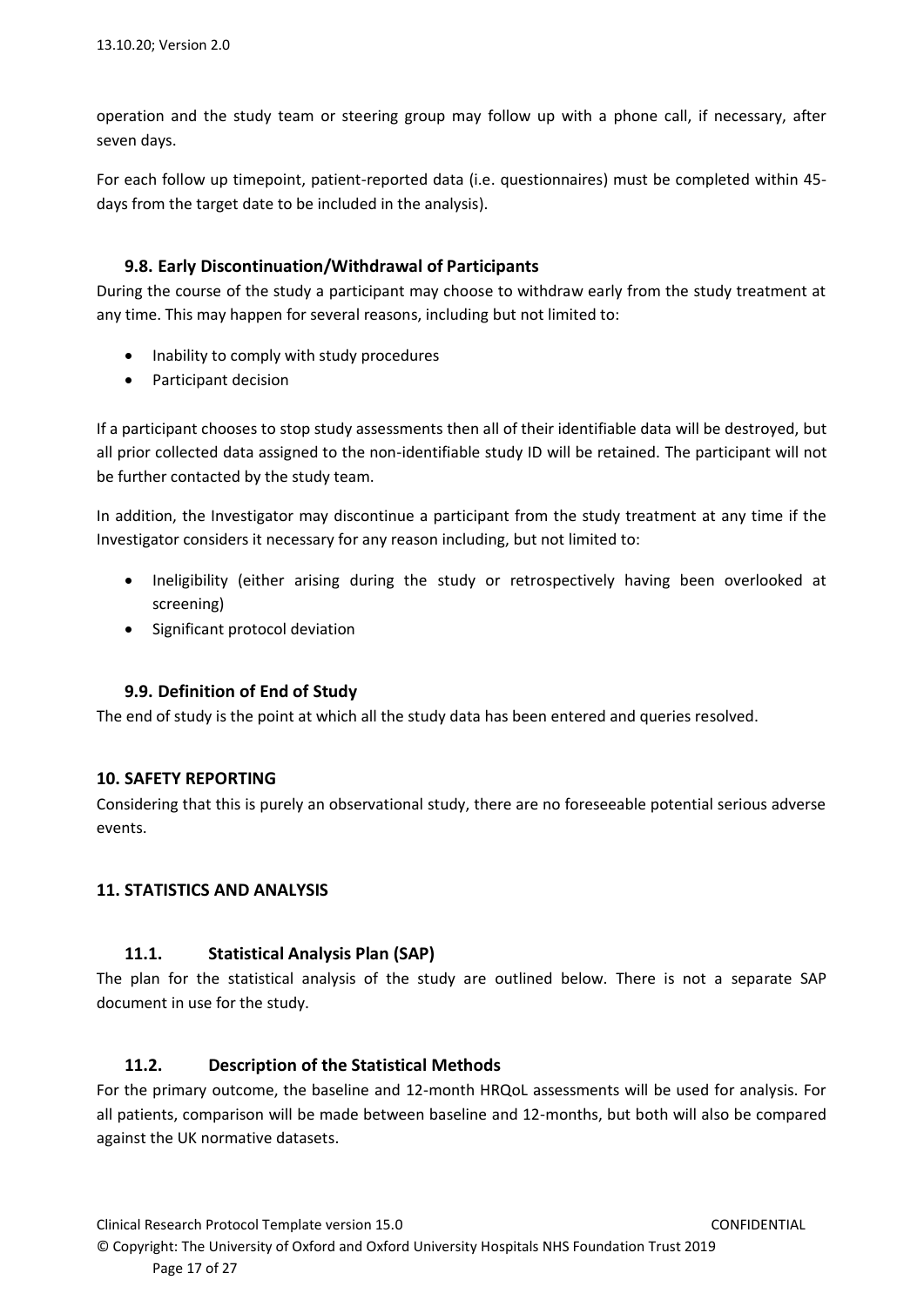For the secondary outcome pertaining to the sub-group undergoing decompressive surgery, HRQoL data will be similarly be compared to baseline and to UK normative datasets. Further comparisons of outcome data will be made between specific surgical techniques used, baseline symptoms and radiological findings.

Descriptive statistics will be used to report the data from the exploratory objective, regarding referral pathways, investigations and management strategies for CM1 in UK neurosurgical practice.

## <span id="page-17-0"></span>**11.3. Sample Size Determination**

A pilot retrospective data review from two neurosurgical units (Birmingham and Oxford) showed that, in one month, one unit saw eleven and the other saw four patients that met the inclusion criteria aforementioned. Assuming a 50% recruitment rate, we would recruit around 90 patients in one year in these two units. Although we hope that more than 30 NSUs take part, if 12 similar sized units took part, we could potentially recruit >500 patients. These pessimistic estimates will account for some NSUs not taking part and also for patient withdrawals.

## <span id="page-17-1"></span>**11.4. Analysis populations**

Adult and paediatric HRQoL will be analysed separately since the measurement tools are different. Health related quality of life (HRQoL) will be measured in adults (16 years and above) using the 36-Item Short Form Health Survey (SF-36; UK version). HRQoL will be measured in children (2 – 15 years) using the Age-appropriate parent-reported Pediatric Quality of Life Inventory™ (PedsQL™; UK version). Children less than two years of age will be recruited into the study, but not included in the HRQoL analyses.

### <span id="page-17-2"></span>**11.5. Decision points**

Following the last possible date of patient recruitment (6<sup>th</sup> April 2022), a review of the number of recruited patients will be performed.

### **11.6. The Level of Statistical Significance**

<span id="page-17-3"></span>Statistical significance will be set at p < 0.05.

# <span id="page-17-4"></span>**11.7. Procedure for Accounting for Missing, Unused, and Spurious Data.**

For surgeon-reported data, the database entry system with standardised fields will prevent spurious or duplicate data input. If missing data is noted by the principal investigators, the local study team will be contacted and asked to provide the data.

For patient-reported data, if any duplicate questionnaires are filed, the first submitted questionnaire will be used. Patients may be contacted up to 45-days after the relevant past due assessment by the study team if there is a missing questionnaire.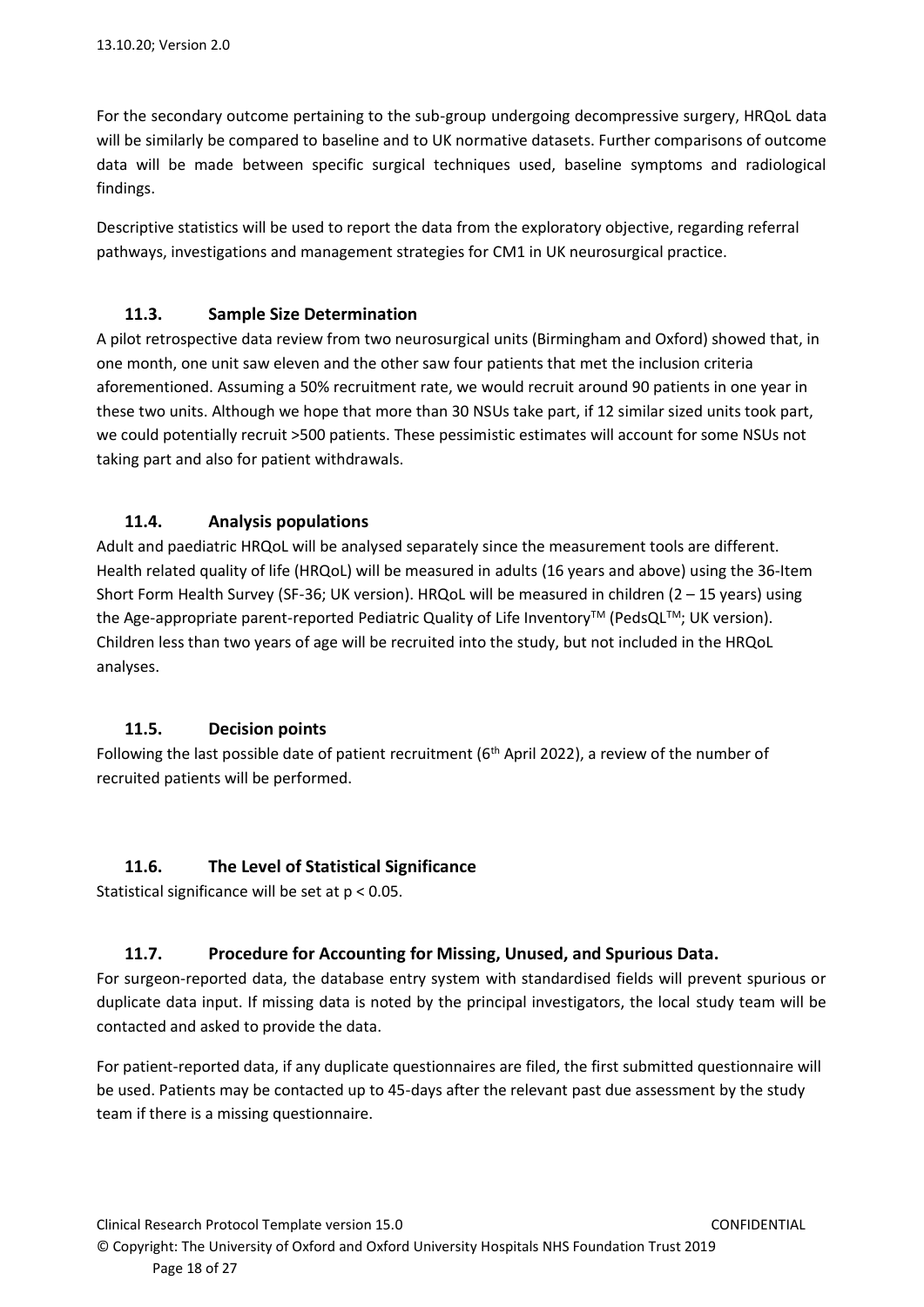# **11.8. Procedures for Reporting any Deviation(s) from the Original Statistical Plan**

<span id="page-18-0"></span>Deviations from the original statistical plan will be described and justified in protocol and/or in the final report, as appropriate).

# <span id="page-18-1"></span>**12. DATA MANAGEMENT**

The plan for the data management of the study are outlined below. There is not a separate Data Management document in use for the study.

# <span id="page-18-2"></span>**12.1. Source Data**

As described in 9.6.1, source data falls under two categories:

- 1. Patient-reported data (questionnaires)
- 2. Surgeon-reported data (medical records, theatre records and radiology)

All source data and documents will be stored securely on the REDCap database. On all study-specific documents, other than the signed consent, the participant will be referred to by the study participant number/code, not by identifiable information.

# <span id="page-18-3"></span>**12.2. Access to Data**

Direct access will be granted to authorised representatives from the Sponsor and host institution for monitoring and/or audit of the study to ensure compliance with regulations.

# <span id="page-18-4"></span>**12.3. Data Recording and Record Keeping**

Data will be entered onto a secure, online database platform called REDCap [\(https://projectredcap.org/\)](https://projectredcap.org/) [13]. REDCap has been used extensively in clinical studies by the NHS and UK universities, including the recent DISCOVER study by the STARSurg collaborative [14]. Online data capture has been used successfully by previous BNTRC studies, such as the Understanding Cauda Equina Study [15].

All information will be kept strictly confidential and the study will comply with the Data Protection Act 1998 and the EU General Data Protection Regulation (GDPR).

Every member of the local study teams will be given personal log-in details in order to input and access data to and from the database. Local study team members will have full access to their local data, but not the data of other participating NSUs. The lead/Sponsor site (Oxford) will have full access to all of the data (from every NSU) to allow multicentre data analysis, ensure ongoing validity of the study or to follow up with patients. The REDCap system also allows the lead/Sponsor site full visibility of the electronic audit trail that tracks all user activity on the database, allowing full accountability of its usage and to ensure standard operating procedures are maintained.

Once a patient electronically signs the consent form, the REDCap system will automatically assign the patient a unique UK Chiari 1 Study ID number. Each NSU will keep a log of the corresponding local ID number or NHS number on their local secure NHS system. With their consent, each patient's email address and phone number will be securely stored on the database and is hidden behind access controls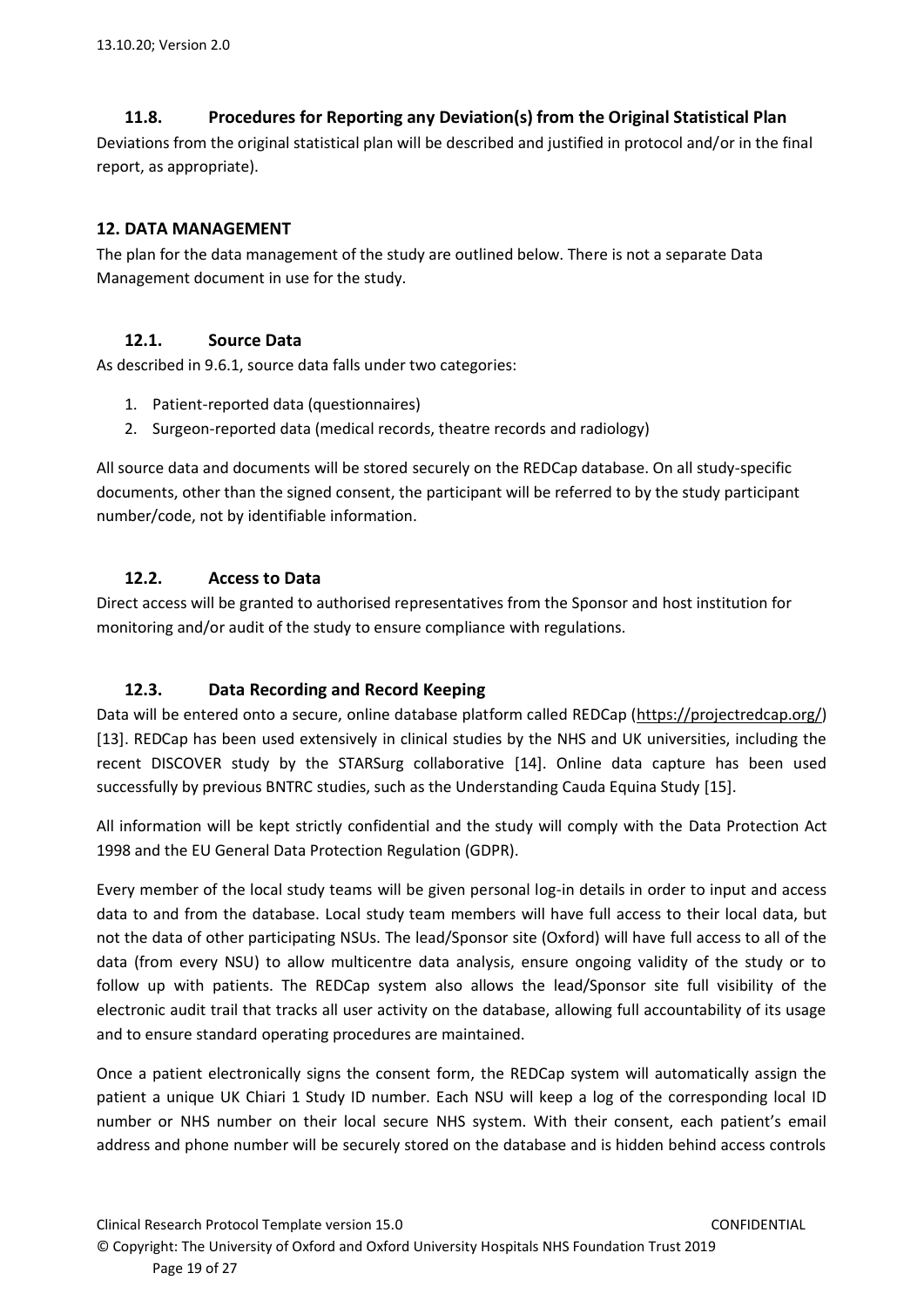so that only the local collaborator and principal investigators can see them. Other than on the consent form, the name and any other identifying detail will not be included in any study data electronic file.

Following completion of the study, all data recorded on the database will be downloaded by the sponsor site and retained within the secure electronic NHS system for at a maximum of 10 years following completion of the study. Data, including the separately stored consent forms, will be retained further if patients have been consented to being contacted for future studies.

## <span id="page-19-0"></span>**13. QUALITY ASSURANCE PROCEDURES**

Quality assurance procedures will be conducted by the Sponsor site. The study may be monitored, or audited in accordance with the current approved protocol, GCP, relevant regulations and standard operating procedures.

## **13.1. Study Committees**

<span id="page-19-1"></span>The *UK Chiari 1 Study* will be overseen by the *UK Chiari 1 Study* steering committee, who will meet at least six-monthly to ensure ongoing validity of the study.

The *UK Chiari 1 Study* was selected for support by the BNTRC following an open, national call for projects in 2018. It has been reviewed by the BNTRC committee, the Society of British Neurological Surgeons (SBNS) Academic Committee, and the British Syringomyelia Chiari Group (BSCG).

### <span id="page-19-2"></span>**14. PROTOCOL DEVIATIONS**

A study related deviation is a departure from the ethically approved study protocol, other study document or process or from Good Clinical Practice (GCP) requirements. Any deviations from the protocol will be documented in a protocol deviation form and filed in the study master file.

A standard operating procedure should be in place describing the procedure for identifying noncompliances, escalation to the central team and assessment of whether a non-compliance /deviation may be a potential Serious Breach.

### <span id="page-19-3"></span>**15. SERIOUS BREACHES**

A "serious breach" is a breach of the protocol or of the conditions or principles of Good Clinical Practice which is likely to affect to a significant degree -

- (a) the safety or physical or mental integrity of the study subjects; or
- (b) the scientific value of the research.

In the event that a serious breach is suspected the Sponsor must be contacted within 1 working day. In collaboration with the C.I., the serious breach will be reviewed by the Sponsor and, if appropriate, the Sponsor will report it to the approving REC committee and the relevant NHS host organisation within seven calendar days.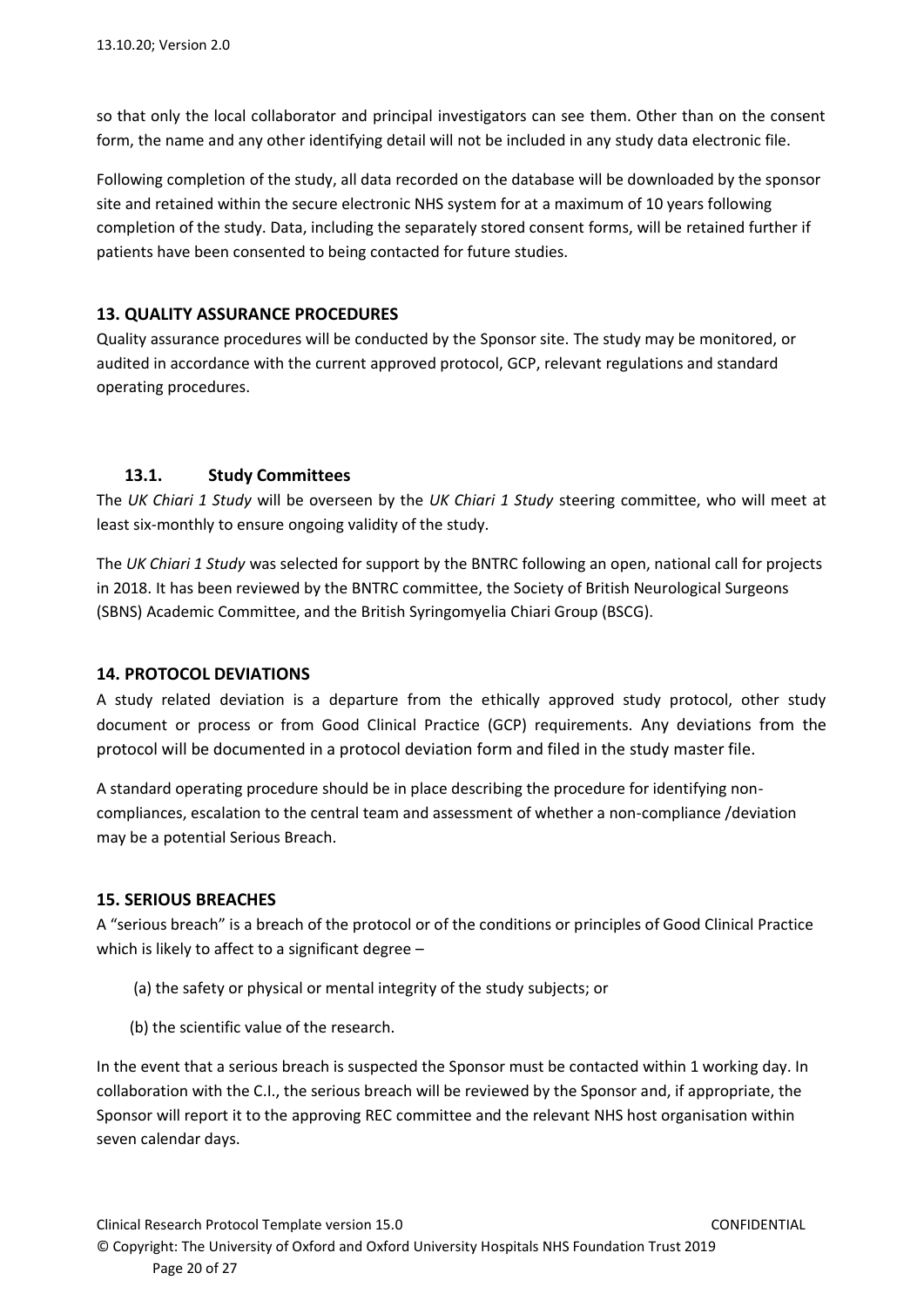### <span id="page-20-1"></span><span id="page-20-0"></span>**16. ETHICAL AND REGULATORY CONSIDERATIONS**

### **16.1. Declaration of Helsinki**

The Investigator will ensure that this study is conducted in accordance with the principles of the Declaration of Helsinki.

### <span id="page-20-2"></span>**16.2. Guidelines for Good Clinical Practice**

The Investigator will ensure that this study is conducted in accordance with relevant regulations and with Good Clinical Practice. Whilst it is not an absolute requirement, we would encourage all collaborators to complete their Good Clinical Practice (GCP) training prior to the start of their involvement in the study.

### <span id="page-20-3"></span>**16.3. Approvals**

Following Sponsor approval, the protocol, informed consent form and participant information sheet will be submitted to an appropriate Research Ethics Committee (REC), and HRA (where required) and host institutions for written approval.

The Investigator will submit and, where necessary, obtain approval from the above parties for all substantial amendments to the original approved documents.

## <span id="page-20-4"></span>**16.4. Other Ethical Considerations**

Patients under the age of 16 will be enrolled into the study by their parents or legal guardians. If a patient turns 16 years of age during the duration of the study, then the patient will be asked to consent for themselves using the same procedures as mentioned in section 9.3. Those who are unable to consent to the study themselves may be enrolled by their next of kin.

### <span id="page-20-5"></span>**16.5. Reporting**

The CI shall submit once a year throughout the study, or on request, an Annual Progress report to the REC Committee, HRA (where required) host organisation, Sponsor and funder (where required). In addition, an End of Study notification and final report will be submitted to the same parties.

# <span id="page-20-6"></span>**16.6. Transparency in Research**

<span id="page-20-7"></span>Not applicable.

### **16.7. Participant Confidentiality**

The study will comply with the General Data Protection Regulation (GDPR) and Data Protection Act 2018, which require data to be de-identified as soon as it is practical to do so. The processing of the personal data of participants will be minimised by making use of a unique participant study number only on all study documents and any electronic database(s), with the exception of the consent form where the patient must type their name and sign the form. All documents will be stored securely and only accessible by study staff and authorised personnel. The study staff will safeguard the privacy of participants' personal data.

Clinical Research Protocol Template version 15.0 CONFIDENTIAL © Copyright: The University of Oxford and Oxford University Hospitals NHS Foundation Trust 2019 Page 21 of 27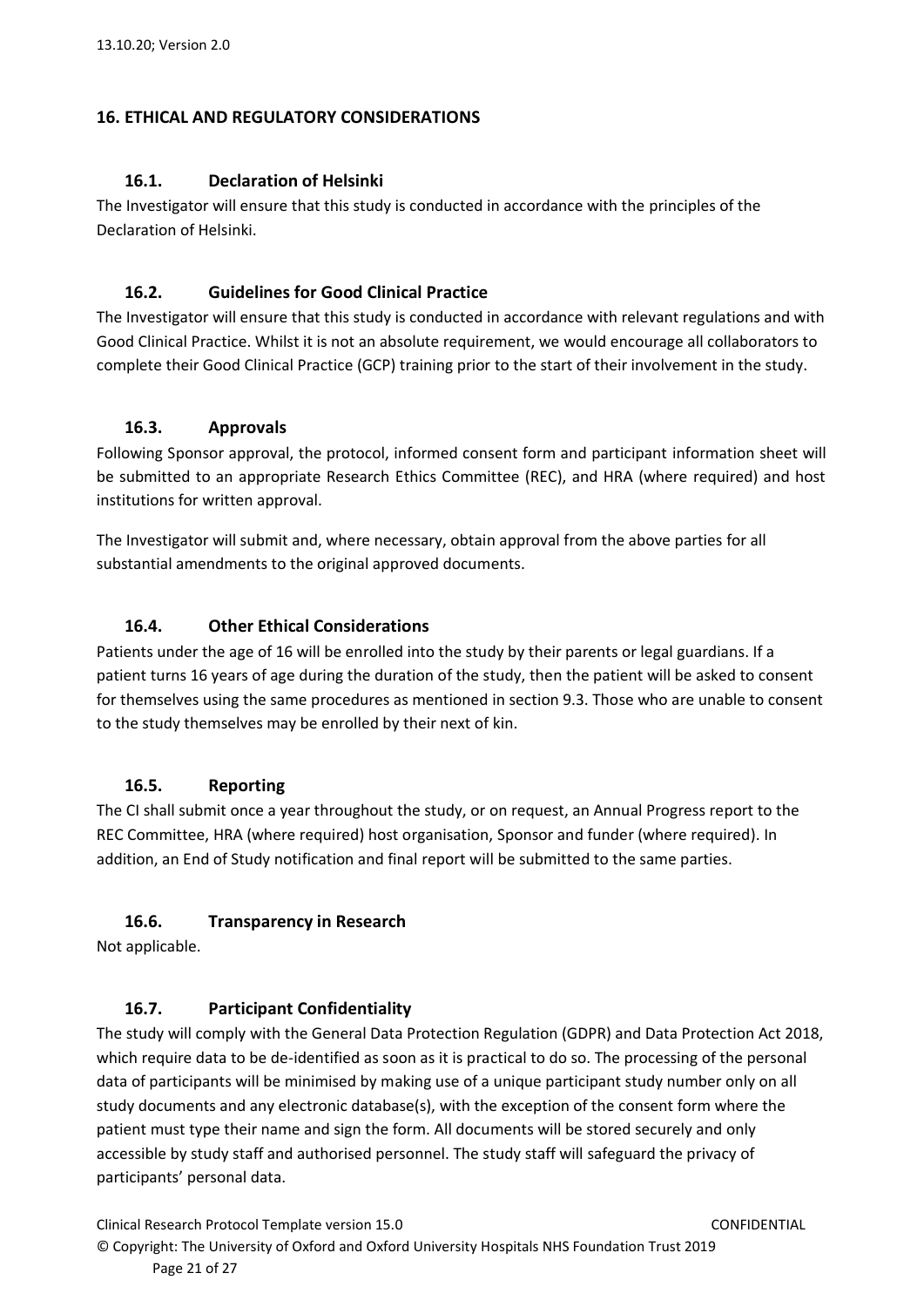## **16.8. Expenses and Benefits**

<span id="page-21-0"></span>There are no additional visits required of patients and no foreseeable expenses for patients.

### <span id="page-21-2"></span><span id="page-21-1"></span>**17. FINANCE AND INSURANCE**

### **17.1. Funding**

This study is kindly supported by the Ann Conroy Trust, primarily a support group for those affected by Chiari malformations, syringomyelia and associated conditions [\(www.annconroytrust.org\)](http://www.annconroytrust.org/). The Ann Conroy Trust is providing £300.

Written permission was given by the Mapi Research Trust [\(www.mapi-trust.org\)](http://www.mapi-trust.org/) to use the PedsQL™ questionnaires free of charge.

### <span id="page-21-3"></span>**17.2. Insurance**

NHS bodies are legally liable for the negligent acts and omissions of their employees. If a patient is harmed whilst taking part in a clinical research study as a result of negligence on the part of a member of the study team this liability cover would apply.

## <span id="page-21-4"></span>**17.3. Contractual arrangements**

Appropriate contractual arrangements will be put in place with all third parties.

### <span id="page-21-5"></span>**18. PUBLICATION POLICY**

In publications of national data, as per the BNTRC model (Chari et al., 2018), all participating trainees and consultants will be named as PubMed-citable collaborators. The REDCap database allows visibility of data input and will ensure that named collaborators have contributed towards the study. Authorship will be decided in accordance with the *International Committee of Medical Journal Editors* (ICMJE). Authors thus far will include the steering group of the UK Chiari 1 Study (Rory J. Piper, Fardad T. Afshari, Wai C. Soon, Angelos Kolias, Rodney Laing, William B. Lo & Jayaratnam Jayamohan), the BSCG and the BNTRC. As per the BNTRC constitution, the senior author will be the BNTRC [\(https://www.bntrc.org.uk/about](https://www.bntrc.org.uk/about-us)[us\)](https://www.bntrc.org.uk/about-us).

The steering committee and BNTRC will retain ownership of the entire national dataset and the right to publish the data. Local data, however, will be available to the local investigators to facilitate local audit. Local outputs must acknowledge the *UK Chiari 1 Study*.

We plan to submit the following reports for both presentation at national/international meetings and peer-reviewed publication:

- The study protocol, as exampled by the *BNTRC UK Cranioplasty Registry* (Kolias *et al.*, 2014) and the *Understanding Cauda Equina Study* (Woodfield *et al.*, 2018)
- *UK Chiari 1 Study* outcomes

Clinical Research Protocol Template version 15.0 CONFIDENTIAL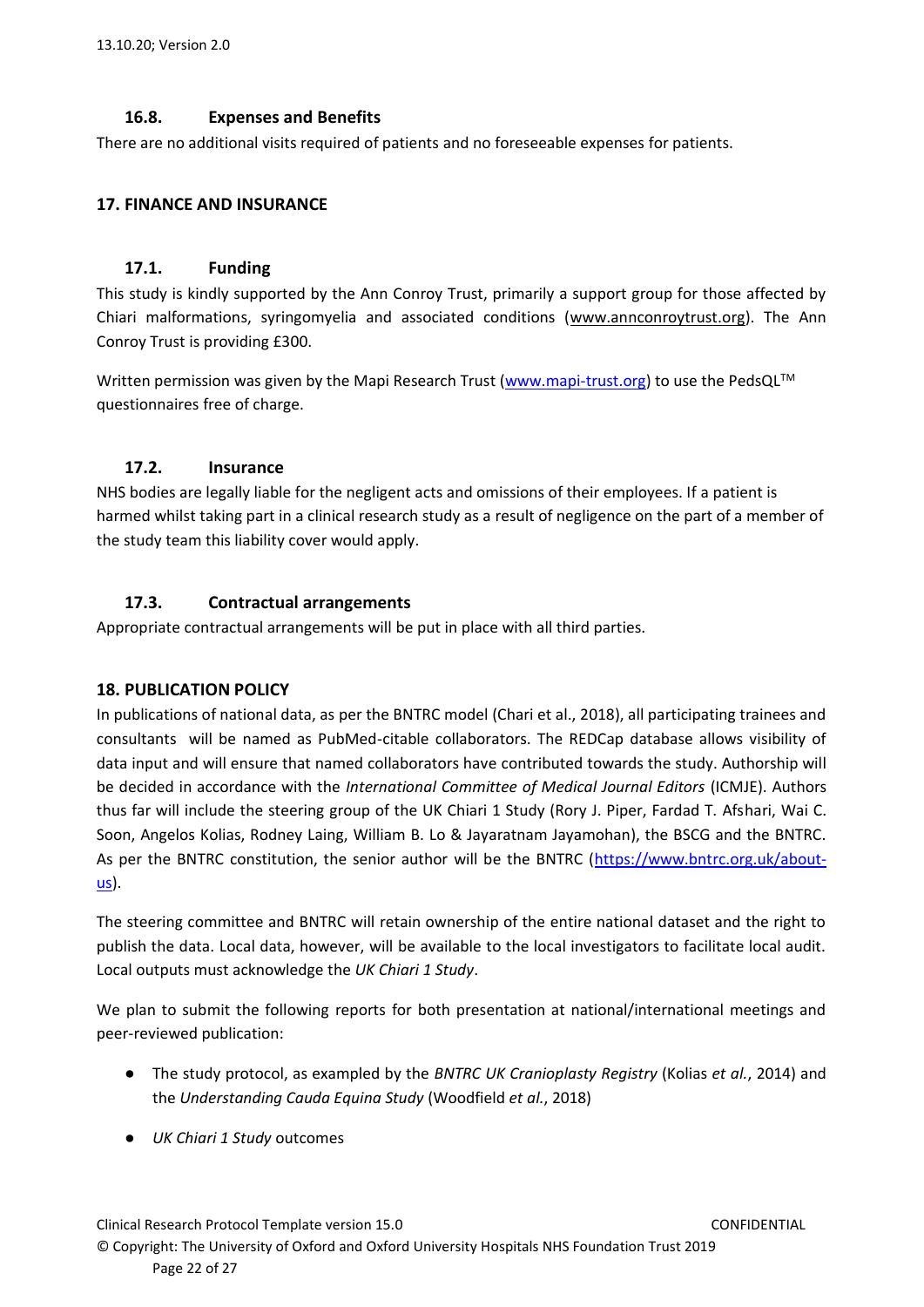This study is intended as a research study in order to inform further research and perhaps future clinical practice. Variance in practice or the outcomes of individual NSU or neurosurgeon will be available for each NSU to review, but NSU or individual neurosurgeon identifying data will not be exposed publicly or to any other NSU.

### <span id="page-22-0"></span>**19. ARCHIVING**

All study documentation will be retained at the Sponsor site for a maximum of 10 years after competition of the study and will not be destroyed without permission from the sponsor. Only the steering committee site and sponsor will have access to the data. Paper documentation will be retained in appropriately secure NHS storage and electronic data will be stored on the sponsor NHS server.

### <span id="page-22-1"></span>**20. REFERENCES**

- 1. Cesmebasi A, Loukas M, Hogan E, et al (2015) The Chiari malformations: a review with emphasis on anatomical traits. Clin Anat 28:184–94 . doi: 10.1002/ca.22442
- 2. Meadows J, Kraut M, Guarnieri M, et al (2000) Asymptomatic Chiari Type I malformations identified on magnetic resonance imaging. J Neurosurg 92:920–6 . doi: 10.3171/jns.2000.92.6.0920
- 3. Piper RJ, Pike M, Harrington R, Magdum SA (2019) Chiari malformations: principles of diagnosis and management. BMJ 365:l1159 . doi: 10.1136/bmj.l1159
- 4. Piper RJ, Magdum SA (2019) Chiari 1 malformation and raised intracranial pressure. Child's Nerv Syst 35:1719–1725 . doi: 10.1007/s00381-019-04232-x
- 5. Chiari H (1891) Ueber Veränderungen des Kleinhirns infolge von Hydrocephalie des Grosshirns 1 ). Dtsch Medizinische Wochenschrift 17:1172–1175 . doi: 10.1055/s-0029-1206803
- 6. Mediratta S, Haden N (2018) Surgeons singing from the same hymn sheet: a proposal for the preoperative investigation of patients with Chiari malformation. In: Syringomyelia-Chiari 2018 International Symposium
- 7. Schijman E, Steinbok P (2004) International survey on the management of Chiari I malformation and syringomyelia. Child's Nerv Syst 20:341–8 . doi: 10.1007/s00381-003-0882-2
- 8. Shweikeh F, Sunjaya D, Nuno M, et al (2015) National trends, complications, and hospital charges in pediatric patients with Chiari malformation type I treated with posterior fossa decompression with and without duraplasty. Pediatr Neurosurg 50:31–7 . doi: 10.1159/000371659
- 9. Dyson EW, Chari A, Stevens AR, et al (2015) Intracranial pressure guided management of patients with Chiari malformations presenting with headache: a paradigm shift? Fluids Barriers CNS 12:O29 . doi: 10.1186/2045-8118-12-S1-O29
- 10. Gallo P, Sokol D, Kaliaperumal C, Kandasamy J (2017) Comparison of Three Different Cranio-Cervical Decompression Procedures in Children with Chiari Malformation Type I: Does the Surgical Technique Matter? Pediatr Neurosurg 52:289–297 . doi: 10.1159/000479327
- 11. Kurzbuch AR, Jayamohan J, Magdum S (2019) Decompressive surgery for Chiari I malformation in children without dural repair: a still effective and safe procedure? Child's Nerv Syst. doi:

Clinical Research Protocol Template version 15.0 CONFIDENTIAL

© Copyright: The University of Oxford and Oxford University Hospitals NHS Foundation Trust 2019 Page 23 of 27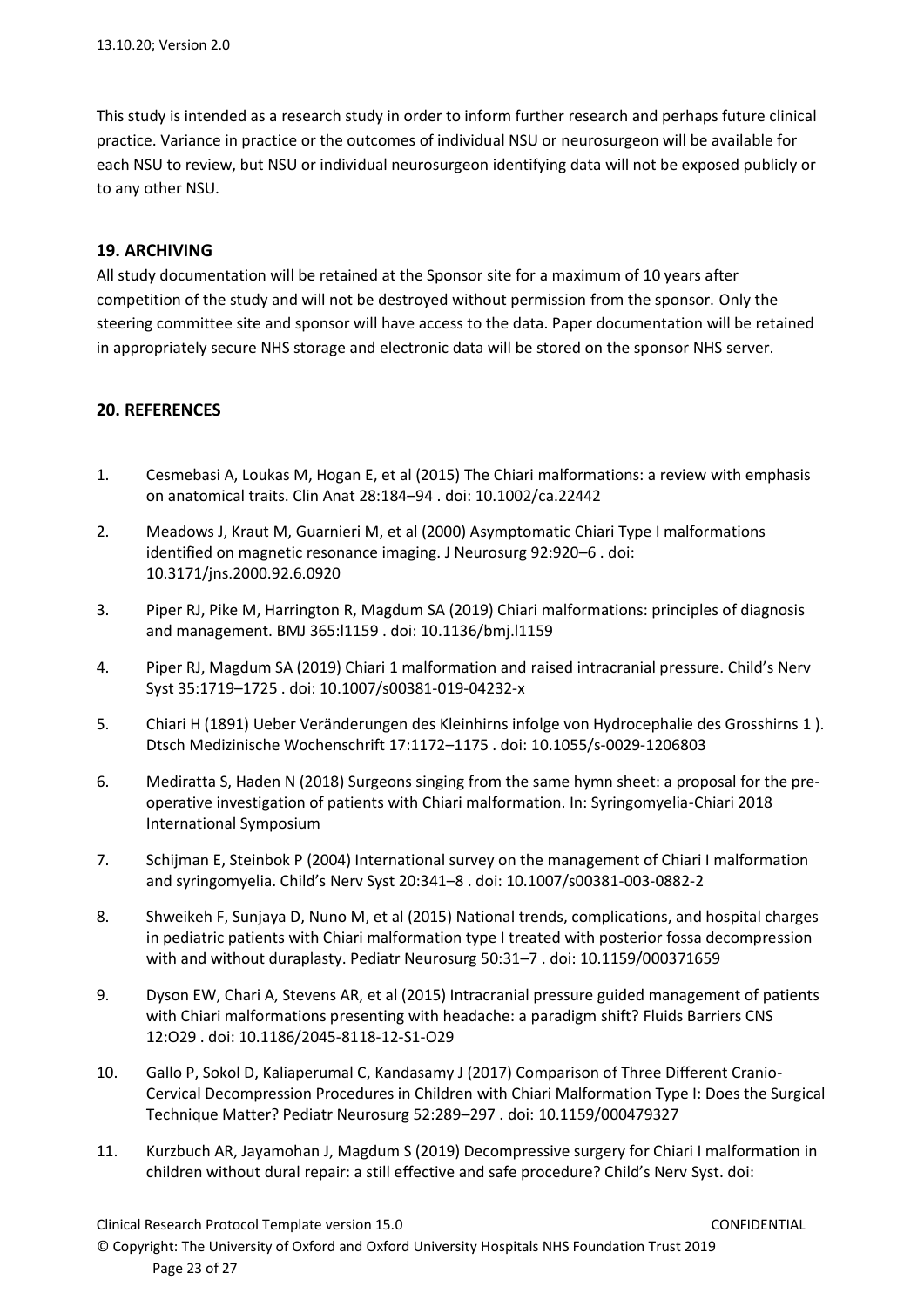#### 10.1007/s00381-019-04241-w

- 12. McGirt MJ, Attenello FJ, Datoo G, et al (2008) Intraoperative ultrasonography as a guide to patient selection for duraplasty after suboccipital decompression in children with Chiari malformation Type I. J Neurosurg Pediatr 2:52–7 . doi: 10.3171/PED/2008/2/7/052
- 13. Harris PA, Taylor R, Thielke R, et al (2009) Research electronic data capture (REDCap)--a metadata-driven methodology and workflow process for providing translational research informatics support. J Biomed Inform 42:377–81 . doi: 10.1016/j.jbi.2008.08.010
- 14. Nepogodiev D, Chapman SJ, Glasbey J, et al (2015) Determining Surgical Complications in the Overweight (DISCOVER): a multicentre observational cohort study to evaluate the role of obesity as a risk factor for postoperative complications in general surgery. BMJ Open 5:e008811 . doi: 10.1136/bmjopen-2015-008811
- 15. Woodfield J, Hoeritzauer I, Jamjoom AAB, et al (2018) Understanding cauda equina syndrome: protocol for a UK multicentre prospective observational cohort study. BMJ Open 8:e025230 . doi: 10.1136/bmjopen-2018-025230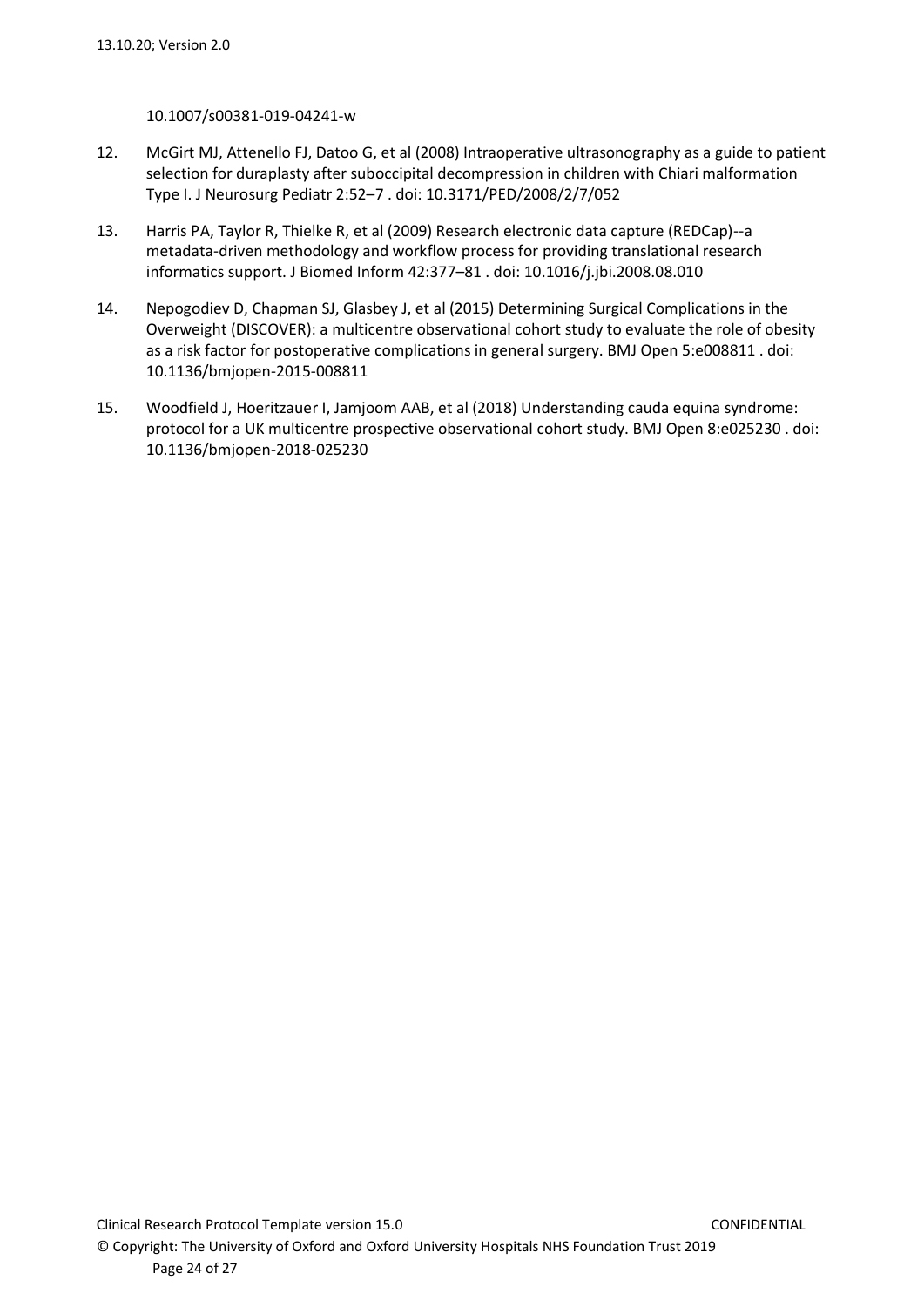<span id="page-24-0"></span>**21. APPENDIX A: STUDY FLOW CHART**

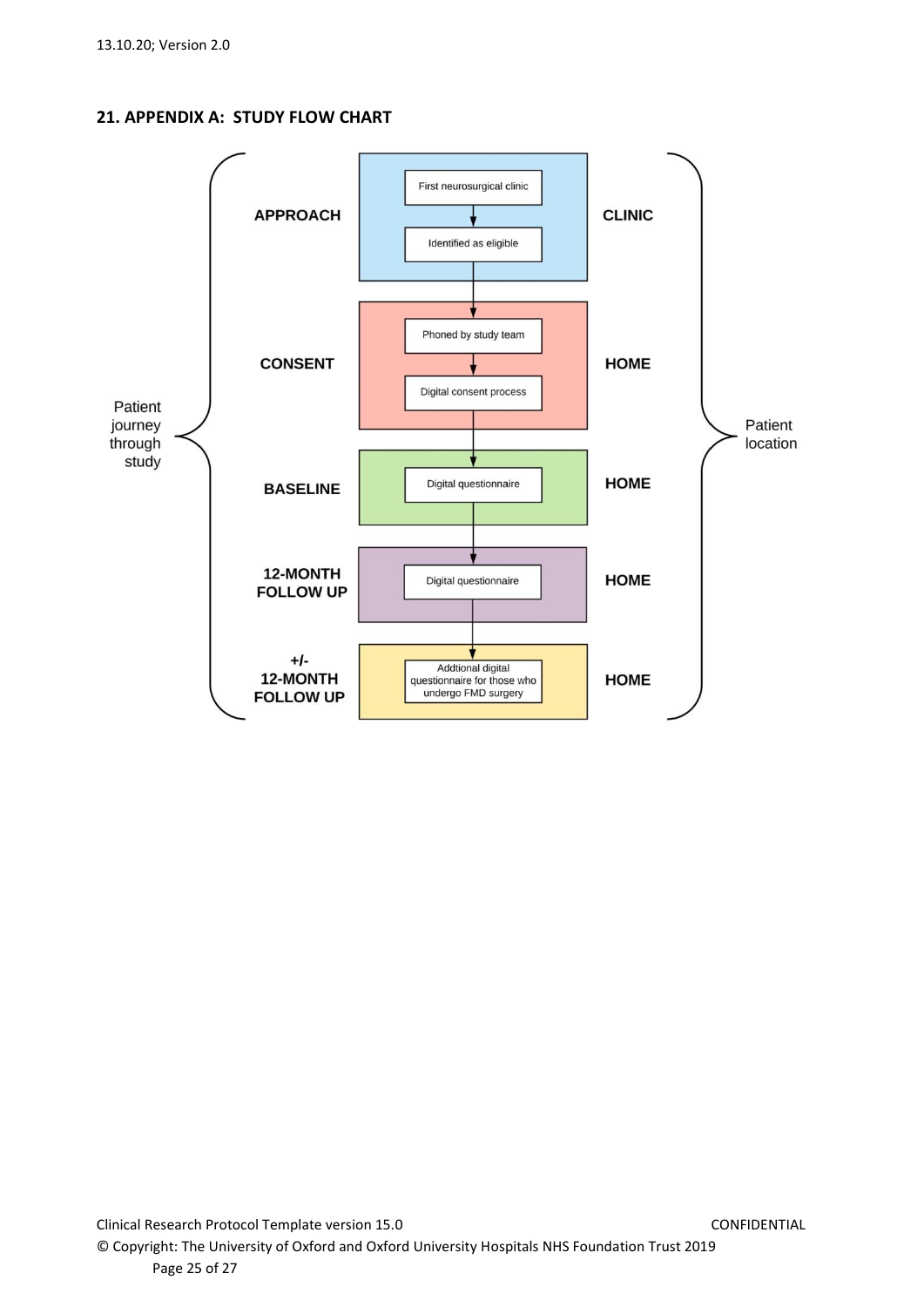### <span id="page-25-0"></span>**22. APPENDIX B: SCHEDULE OF STUDY PROCEDURES**

| <b>Procedures</b>                                                                          |       |        |            |                                                               |
|--------------------------------------------------------------------------------------------|-------|--------|------------|---------------------------------------------------------------|
|                                                                                            | Day 0 | Day 0* | 12-months* | 12-months<br>after<br>date<br>οf<br>decompressive<br>surgery* |
| <b>Baseline</b>                                                                            | X     |        |            |                                                               |
| First neurosurgical clinic                                                                 | X     |        |            |                                                               |
| Identified as eligible                                                                     | X     |        |            |                                                               |
| Approached for study                                                                       |       | X      |            |                                                               |
| Consented for study                                                                        |       | X      |            |                                                               |
| 12-month patient-reported<br>data                                                          |       |        | X          |                                                               |
| 12-month surgeon-reported<br>data                                                          |       |        | x          |                                                               |
| Additional<br>12-month<br>patient-reported data (for<br>decompressive<br>surgery<br>group) |       |        |            | $\boldsymbol{\mathsf{X}}$                                     |
| Additional<br>12-month<br>surgeon-reported data (for<br>decompressive<br>surgery<br>group) |       |        |            | $\boldsymbol{\mathsf{X}}$                                     |
| *45 days are allowed for patients to complete the questionnaire.                           |       |        |            |                                                               |